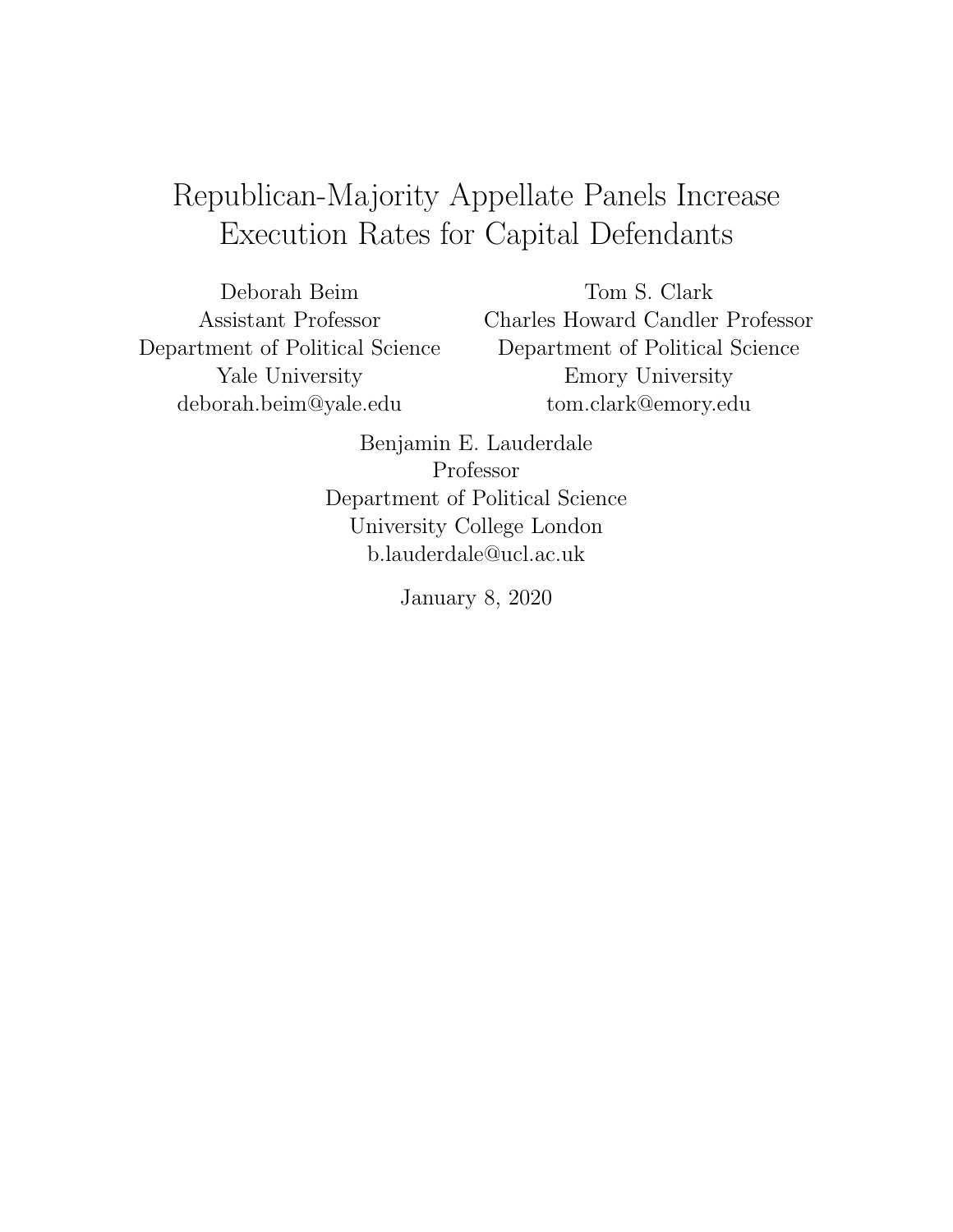Abstract: We use the quasi-random assignment of cases to three-judge panels on the US Courts of Appeals to assess the consistency of adjudication of death penalty appeals. We find clear evidence that panels apply different standards depending on whether a majority of the panel was appointed by Democratic or Republican presidents. Unlike previous work on panel effects in the US Courts of Appeals, we show that these effects persist to the end of the process of adjudication. Since the the early 1980s, the probability of ultimate execution has been increased for inmates when their first Court of Appeals case was assigned to a panel with a majority of Republican appointees.

Keywords: Judicial Politics; Death Penalty; US Courts of Appeals

Supplementary material for this article is available in an online appendix.

Replication files are available in the JOP Data Archive on Dataverse

(https://doi.org/10.7910/DVN/CMCZBR).

Support for this research was provided by the Emory University Research Council and also the Institution of Social and Policy Studies and the Center for the Study of American Politics at Yale.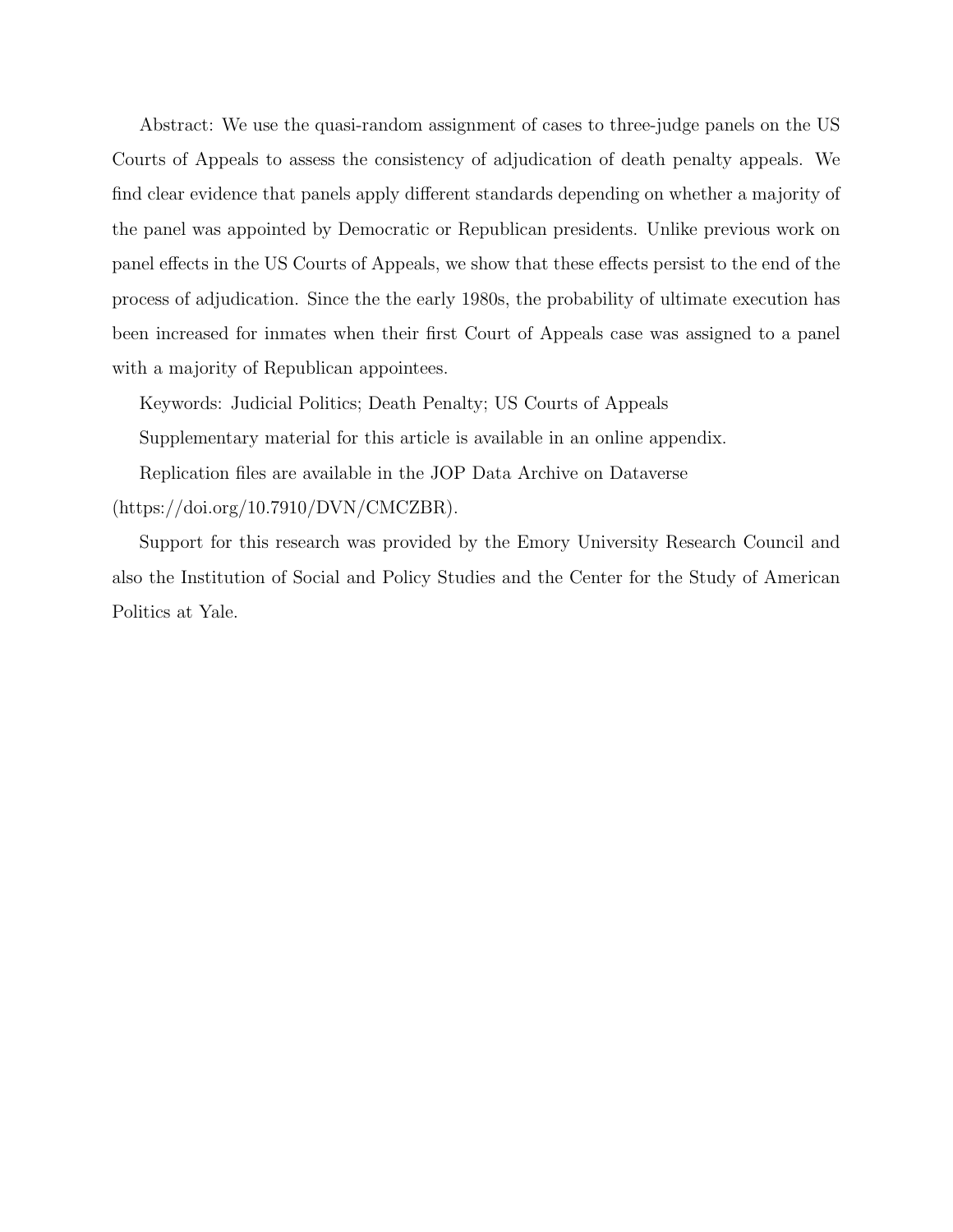Capital punishment is the most punitive and irreversible form of judicial sanction. As a result, it is clear that its application must meet the very highest standards of fairness and justice. Indeed, it was out of a concern about unfair application of the death penalty that the US Supreme Court, in Furman v. Georgia (1972), struck down all death penalty statutes in the country. In a concurring opinion in that case, Justice Stewart wrote, "These death sentences are cruel and unusual in the same way that being struck by lightning is cruel and unusual. I simply conclude that the Eighth and Fourteenth Amendments cannot tolerate the infliction of a sentence of death under legal systems that permit this unique penalty to be so wantonly and so freakishly imposed." When, just four years later, in Gregg v. Georgia (1976), the Supreme Court approved of newly written statutes governing sentencing procedures, the majority specifically argued that the new statutes addressed the problem of arbitrariness in death penalty sentencing.

There remains considerable disagreement as to whether these and subsequent reforms in capital sentencing indeed established a fair, even, and consistent application of the death penalty. As Baumgartner et al. (2018) argue, the spirit of the Court's decisions validating new death penalty statutes in 1976 included the proposition that the imposition of the death penalty cannot be arbitrary or random. But recent research suggests juries and trials introduce wide variance in outcomes, including as a function of race (Anwar, Bayer, and Hjalmarsson 2012; Alesina and Ferrara 2014; Spurr 2002). Moreover, nearly all death penalty cases enter a long appeals process after the initial conviction and sentencing phase, which leads to a lengthy period of review (see Gelman et al. 2004). Of the 6,000 individuals sentenced to death between 1973 and 1995, only 5% had been executed by 1995. Most of the remaining 95% of the sentences were either overturned or under continued appellate review. This appellate process was frequently characterized by claims that were very unlikely to prevail, and as a consequence Congress passed, in 1996, the Antiterrorism and Effective Death Penalty Act (AEDPA), which contained procedural hurdles including a one-year statute of limitations period for seeking habeas corpus, severely restricting the ability to file a second or successive petition for a writ of habeas corpus, and making it more difficult to meet the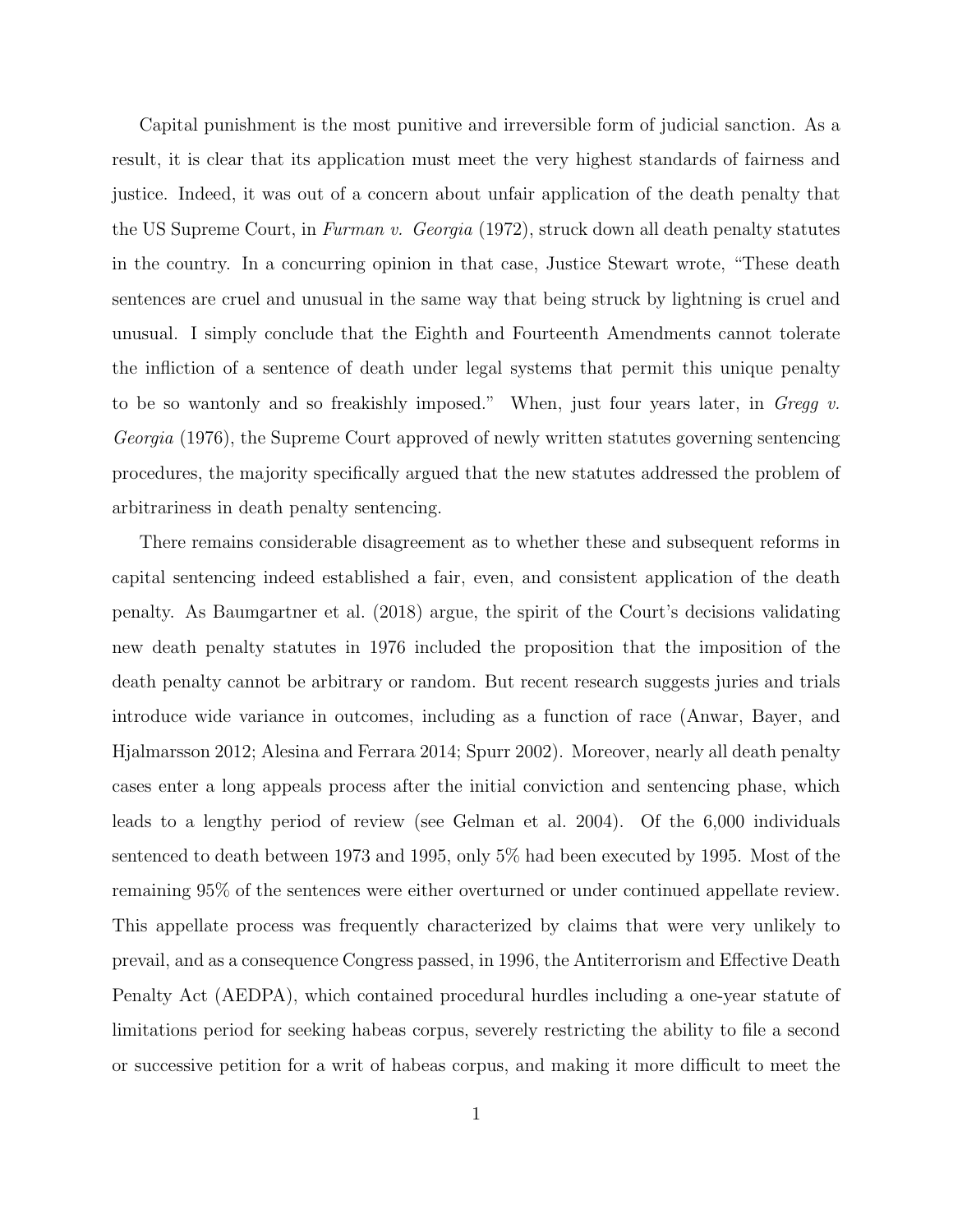standards for a writ.

We examine one aspect of this capital sentence appellate process: the US Courts of Appeals, which, due to the limited number of cases heard by the US Supreme Court, is usually the court of last resort for those who face execution. Generally speaking, death penalty cases reach the Courts of Appeals after the convicted defendant has exhausted all state-level appeals. Appellate decisions are almost always made by a panel of three judges selected from the pool of judges in the circuit.<sup>1</sup> These courts have the opportunity to correct for error and inconsistency that has occurred previously, but also potentially to introduce inconsistency themselves. Previous work has demonstrated that the existence of three judge panels reduces inconsistency in death penalty cases versus a hypothetical alternative of singlejudge decisions in the Courts of Appeals (Beim and Kastellec 2014; Fischman 2015).<sup>2</sup> The deliberative process of collegial decision making on these courts may help promote a uniform standard across the cases heard in a circuit. However, even such influence is not necessarily sufficient to achieve a uniform standard across a circuit if judges' pre-deliberation standards vary widely, because randomly assigned three-judge panels will frequently group judges with similar views together. Although we have an understanding of the consequences of judges' individual ideology on criminal justice outcomes (see e.g. Huber and Gordon 2004; Cohen and Yang 2018) and on defendants' long-run outcomes (see e.g. Aizer and Doyle 2015); and a notion of panel effects influence how a case is ultimately resolved (Hall 2009), we do not have a firm understanding of the reduced-form, ultimate consequences of panel composition.

In this paper, we quantify inconsistency in the implementation of the death penalty due to panel composition—both in case outcomes and in actual executions. Consistent with a generation of research on the relationship between partisan appointment, judicial ideology and decision making, we show predictable variation in the standards judges apply to death

<sup>&</sup>lt;sup>1</sup>The US Courts of Appeals are arranged into 12 geographically-defined circuits. Active judges from the relevant circuit are the primary pool for any case; however, judges from US District Courts, from other circuits of the U.S. Courts of Appeals, and retired judges from the circuit sometimes sit "by designation" as one of the three judges.

<sup>2</sup>Though see also Sunstein et al. (2006), which argues that judges do not influence one another's decisionmaking in death penalty cases.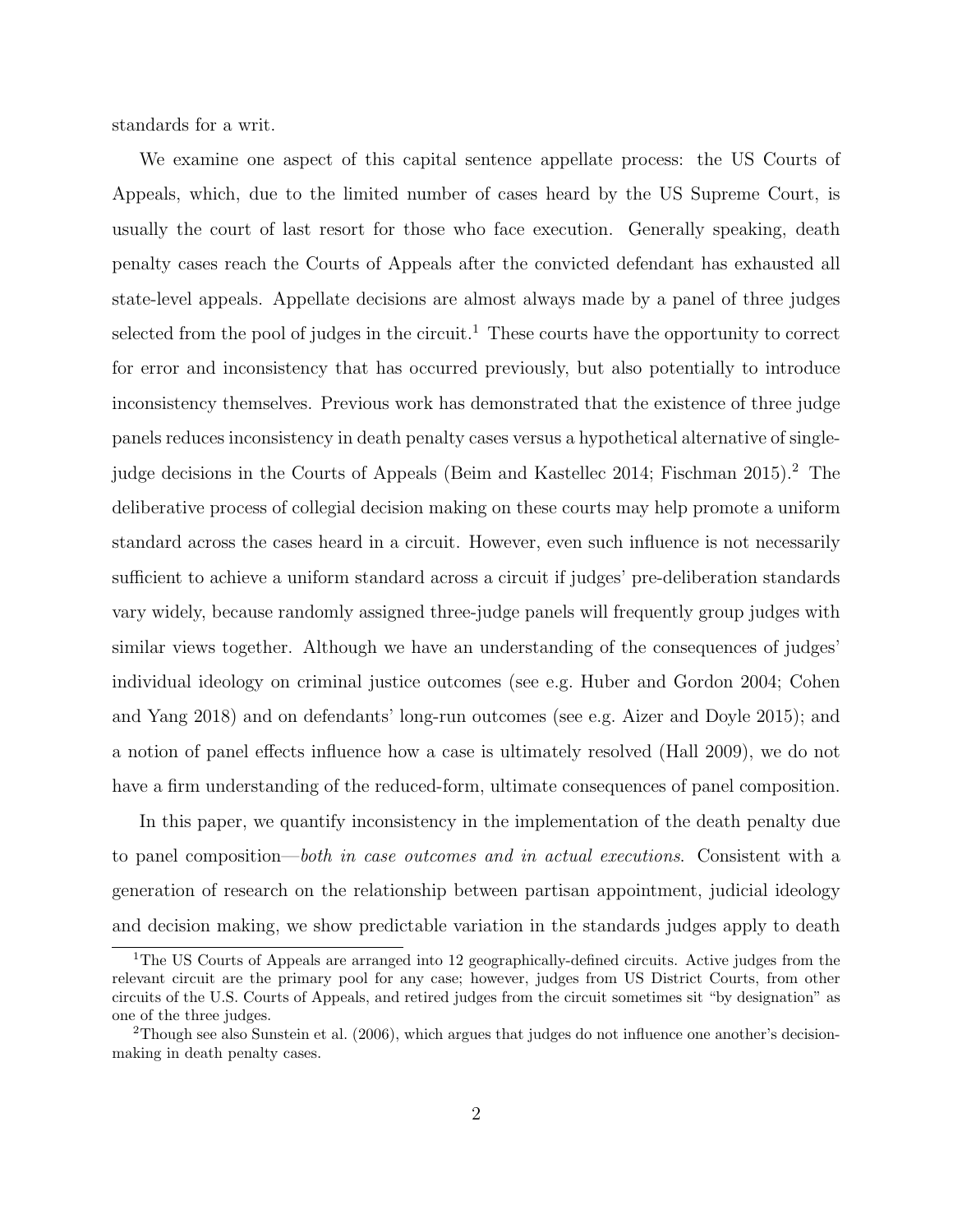penalty cases. Panels with a majority of Democratic-appointed judges grant relief from a death sentence more often; panels with a majority of Republican-appointed judges grant relief less often. While the effects for execution are smaller than for relief (due to the remaining oversight mechanisms of en banc review and the Supreme Court) we nonetheless find evidence that panel composition predicts execution. This finding calls into question the extent to which the American legal system is meeting the standard that the Supreme Court has set out for the death penalty's conformity to the Eight Amendment's prohibition on cruel and unusual punishment.

# IDENTIFICATION, DATA AND METHODS

We estimate the consequences of panel composition on decisions and executions by comparing cases that were assigned to different judges. Like much previous research, our study relies on the assumption that as-if random assignment of cases to panels holds for these cases. Internal assignment rules vary by circuit, but while there is evidence that panels are not randomly constructed from the set of possible judges given the area of law (Hall 2010; Levy 2017), there is no evidence that cases are systematically assigned to judges in a way that relates to their relative merits within that area of law. It is not a problem for our identification strategy if panels themselves are not randomly constructed, so long as cases are assigned to those panels without respect to the facts of those cases. The most serious threat to our inferential strategy would be if cases are assigned in a way that causes some judges to get systematically weaker cases than other judges, because those judges would spuriously appear more conservative by virtue of more frequently denying relief. In the domain of death penalty cases, previous research has indicated that Republican and Democratic appointees are equally likely to see defendants who won at the district court level (Beim and Kastellec 2014).

As-if-random assignment only plausibly holds for the first case involving a given deathrow inmate before the Courts of Appeals, and only when comparing such cases heard in the same year in the same circuit. Some inmates have multiple cases heard over a period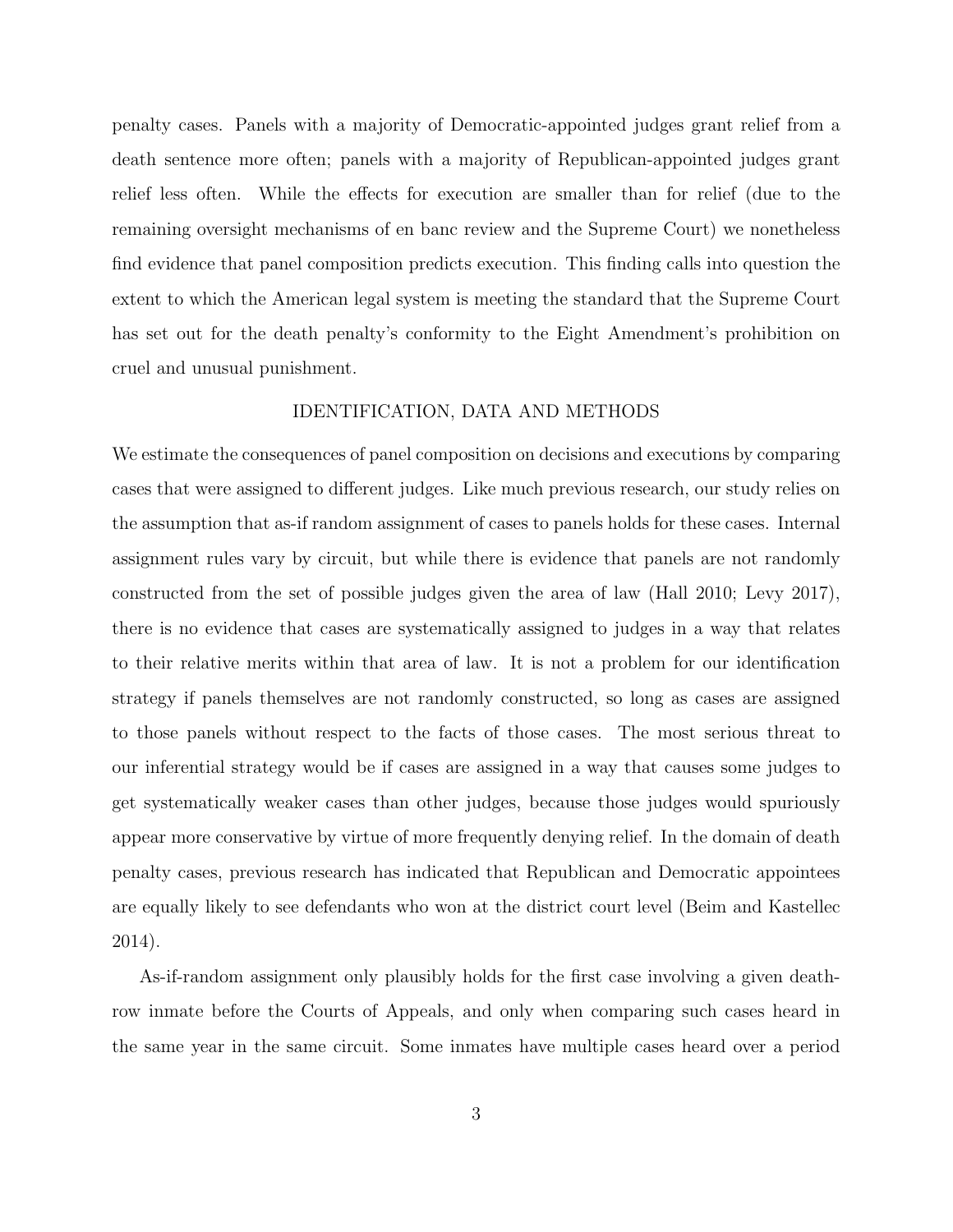of years, but whether further cases are heard for the same inmate can be an outcome of the initial case, panel assignment is not independent across these cases, and the strength of such cases are unlikely to be independent either. Different circuits have different mixes of cases coming up from their constituent states and also different mixes of Democratic- and Republican-appointed judges. Within each circuit, the mix of cases and the mix of appointed judges potentially change over time. Further, the Supreme Court precedents that the Courts of Appeals apply are also changing over time. Taking these points together, among the set of first appearance cases considered at the same time by the same appellate court, the expected strength of the cases heard by any possible three-judge panel is the same. This means that we must analyze each Circuit separately and also adjust for the average "case strength" at any given moment in time in order to isolate the causal effect of the panel assignment.

Existing databases of death penalty appeals did not link all the information we required for our analysis. We performed an over-inclusive Westlaw search for all cases that could be a case from a death row inmate before any circuit in the US Court of Appeals following the procedures in Fischman (2015) and Beim and Kastellec (2014). This procedure yielded more than 20,000 cases between 1983 and 2012. Each case was then read, individually, by a member of our research team that comprised law students, graduate students in political science, and undergraduate students. Each case was assessed for whether it was a death penalty case. The vast majority of the cases in our data are initial federal habeas petitions. As such, these cases typically cover issues such as (a) prosecutorial misconduct; (b) improprieties related to the jury; (c) ineffective assistance of counsel; and (d) constitutional challenges to the death penalty, such as claims the defendant is ineligible for execution. We retained each case decided by a three-judge panel (i.e., we exclude cases decided en banc) and recorded a number of pieces of information, which we describe below.<sup>3</sup> As a result, our data includes those individuals who appeared with death penalty-related cases for the first

 $3$ We then further examined all cases identified by a similar search decided between July 2, 1976 (when the Supreme Court decided Gregg v. Georgia 428 U.S. 153) and December 31, 1982, to see if any of our death penalty defendants had a case in the Court of Appeals prior to 1983. If they did, we excluded them from our data as their first appearance in our data set was not their first appearance at the Court of Appeals.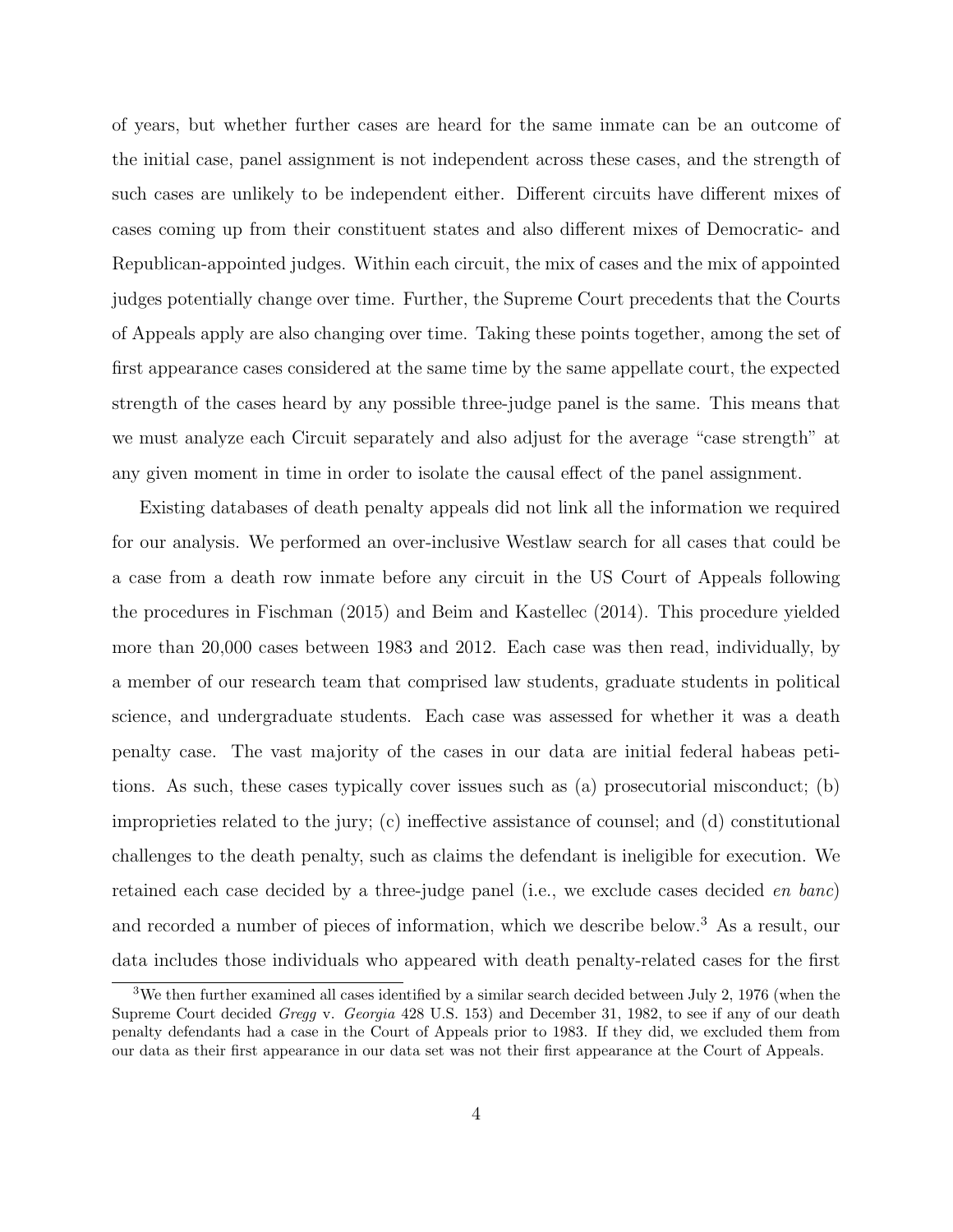time before the Courts of Appeals between 1 January 1983 and 31 December 2012.<sup>4</sup>

Because some states sentence far more people to death than others and circuits are organized geographically, cases are very unevenly distributed across circuits. The D.C. Circuit, and the First, Second and Third circuits (covering the mid-Atlantic through New England) yield too few cases for us to study. Therefore, we focus on the eight circuits—the Fourth through Eleventh, inclusive—which handle nearly all death penalty cases. The resulting data include 1,991 initial death penalty cases decided in the Court of Appeals between 1983 and 2012. For each case, we recorded the judges on the panel, how each judge voted (whether to support any relief at all for the defendant), and whether the decision supported any relief at all for the defendant.

The first outcome of interest is the panel's immediate decision to grant or deny relief to a death-row prisoner. This allows us to focus on the reduced-form effects of inconsistency, knowing that suppressed dissents, bargaining, and other inter-judge dynamics may influence the decisions that we observe. The second outcome of interest is whether the death-row prisoner is ultimately executed. We used the list of executions maintained by the Death Penalty Information Center (https://deathpenaltyinfo.org/) current as of 2017, which we verified by cross-referencing against states' websites listing executions. We then matched each execution to an inmate appearing in our data. Inmates who were granted relief are not necessarily removed from death row, and inmates granted relief may still ultimately be executed. For example, "relief" may take the form of a remand but the outcome of the remand may once again be the death penalty. Nevertheless, whether an inmate is granted relief in their initial appeals court case and whether they are ultimately executed are highly correlated outcomes. In most circuits, the relief denial in the initial panel decision is associated with a roughly 30 percentage point difference in ultimate execution rates.<sup>5</sup>

<sup>4</sup>Our data exclude all cases in which a person was sentenced to death if that sentence was commuted prior to the appeal. Our data also exclude cases brought by next friends and cases in which the person on death row does not seek relief (such as cases about prison conditions).

<sup>5</sup>Appendix Table A1 reports the proportion of inmates ultimately executed in each circuit (as of 2017) divided into those who were granted relief at their first appeal before the Court of Appeals and those who were not. The baseline rates at which inmates are granted relief and the rates at which they are executed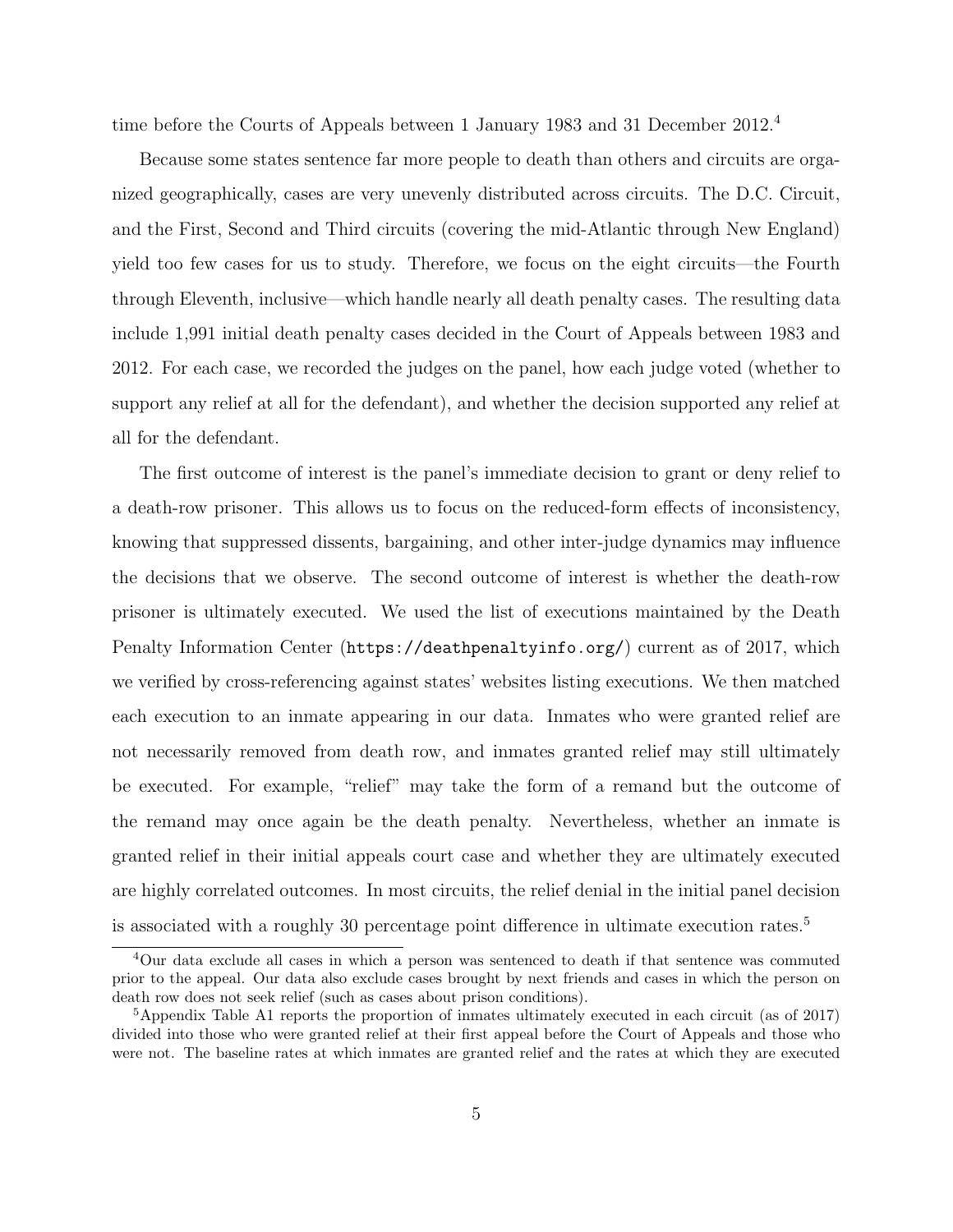Our analysis focuses on a reduced form identification of the causal effect of having different panel compositions on grants of relief  $y_j$  and ultimate execution  $z_j$  in cases j. This approach has the advantage of generating comparable estimates of the causal effect of panel composition on both the relief and the execution outcomes. The latter effect is likely to run partly, but not entirely, through the immediate decision of the panel on whether to grant relief. However this is not the only causal pathway because the same panel is more likely to hear subsequent appeals from that defendant and the identities of the assigned judges may influence the subsequent oversight process via en banc and/or Supreme Court review. It is the very complexity of this subsequent process that makes the reduced form analysis attractive: it allows us to estimate whether there is a causal effect of initial panel assignment on execution, regardless of the relative importance of the various causal pathways through which that effect could arise.

Our primary treatment variable is whether a panel has a majority of Democratic-appointed judges  $T_j = 0$  or a majority of Republican-appointed judges  $T_j = 1$ . The key identifying assumption is that this treatment assignment is as-if-randomly assigned. As discussed above, this assumption is only plausible conditional on circuit and date. Therefore, we estimate regression models separately for each circuit with year fixed effects. Year fixed effects provide the most credible causal estimates, as they allow for potentially different baseline rates of grant denial and ultimate execution for cases that first reached the Courts of Appeals in each individual year. 89% of cases across all circuits are in a circuit-year where there is at least one Democratic majority case and at least one Republican majority case.

Our analysis only estimates variation in decision-making that is a function of the treatment variable. This means that we cannot detect inconsistency that is associated with "within-party" variation in the standards judges apply. The analysis also does not take a position on the mechanism creating partisan differences, although we note that past research has voluminously documented that Democratic and Republican appointees hold different views on the application of constitutional law, both in general and regarding the death vary over the period we study within and across circuits (see Appendix Figure A1).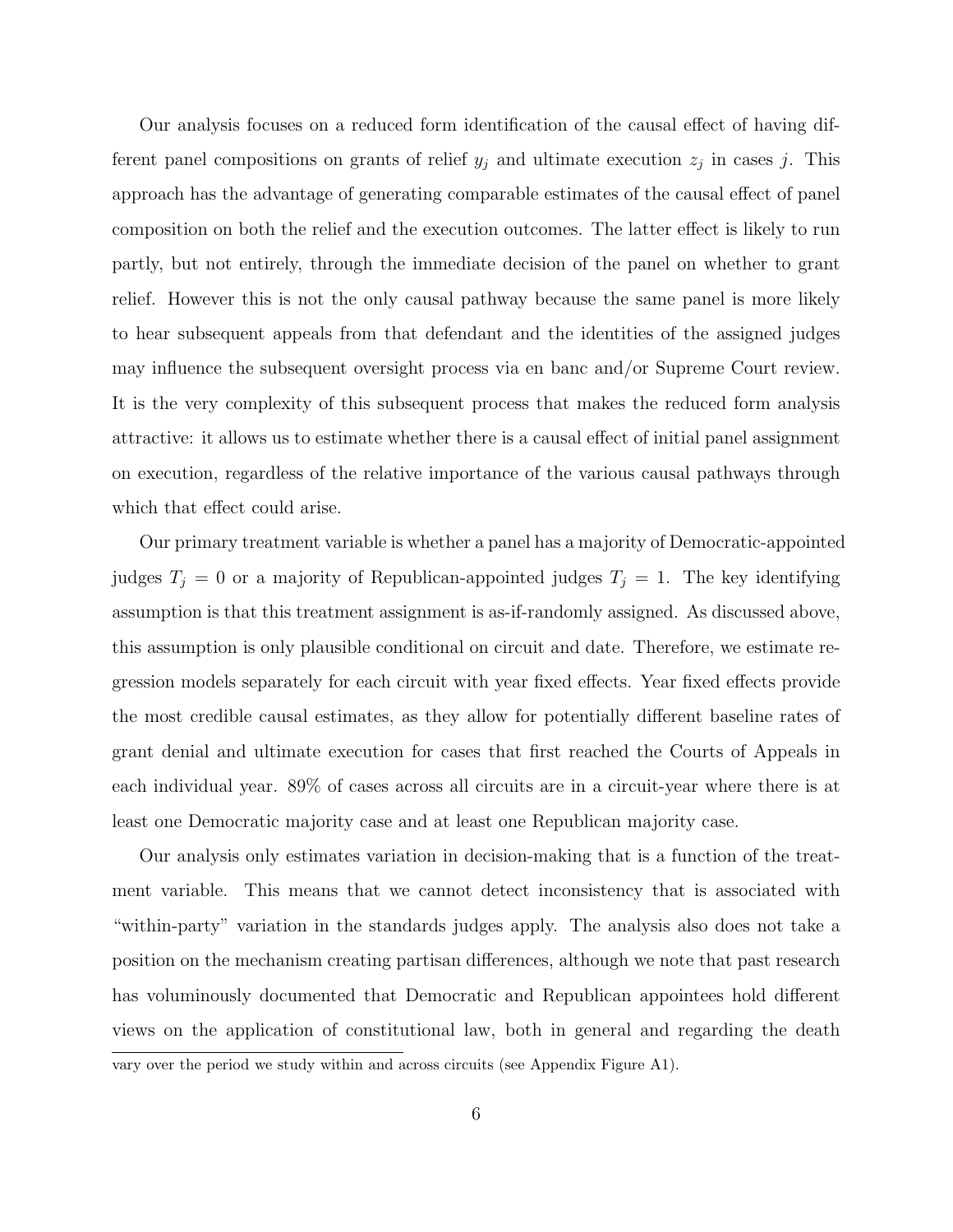penalty. We are estimating an average treatment effect in each circuit, but the treatment effect may itself vary over the period under study. These limitations cannot lead us to overestimate inconsistency in decision-making. However, if judges vary within appointing party (which they surely do) or over time (which they likely do) that implies greater inconsistency in decisions than we estimate, albeit inconsistency that is not straightforwardly associated with whether there is a Democratic- or Republican-appointed majority on the panel.

In the online appendix, we present additional checks and alternative analyses. First, we report intercoder reliability statistics. Second, we show that the state from which each case arose is not systematically associated with having a Republican majority once we condition on circuit and year. Third, we show that the surname-predicted race of the inmates (Imai and Khanna 2016) do not predict receiving a Republican majority panel once we condition on circuit and year. Fourth, we show results of an analysis using four treatment levels, corresponding to 0, 1, 2, or 3 Republican-appointed judges on the panel, and find that differences in outcomes as a function of majority party (0 or 1 versus 2 or 3) are far larger than the differences between homogenous and heterogenous panels with the same majority party (0 versus 1 or 2 versus 3). Fifth, we split the analysis according to the party of appointment of the Chief Judge of the circuit in the year that the case was decided (the Chief Judge nominally administers the process of assigning cases to panels; Hettinger, Lindquist, and Martinek 2003) and find negligible differences. Sixth, we discuss in further detail why it is substantively implausible to think that there is a mechanism that systematically assigns stronger appeals to Democratic majority panels, particularly if it were really the case that there was no causal effect of panel majority on the decision-making.

# RESULTS AND DISCUSSION

Table 1 shows the estimated effect of a change from a Democratic-appointed panel majority to a Republican-appointed panel majority on the probability of relief denial and execution in each of the circuits we consider. Republican-majority panels are associated with higher relief denial rates and higher probability of ultimate execution in most circuits. In the fixed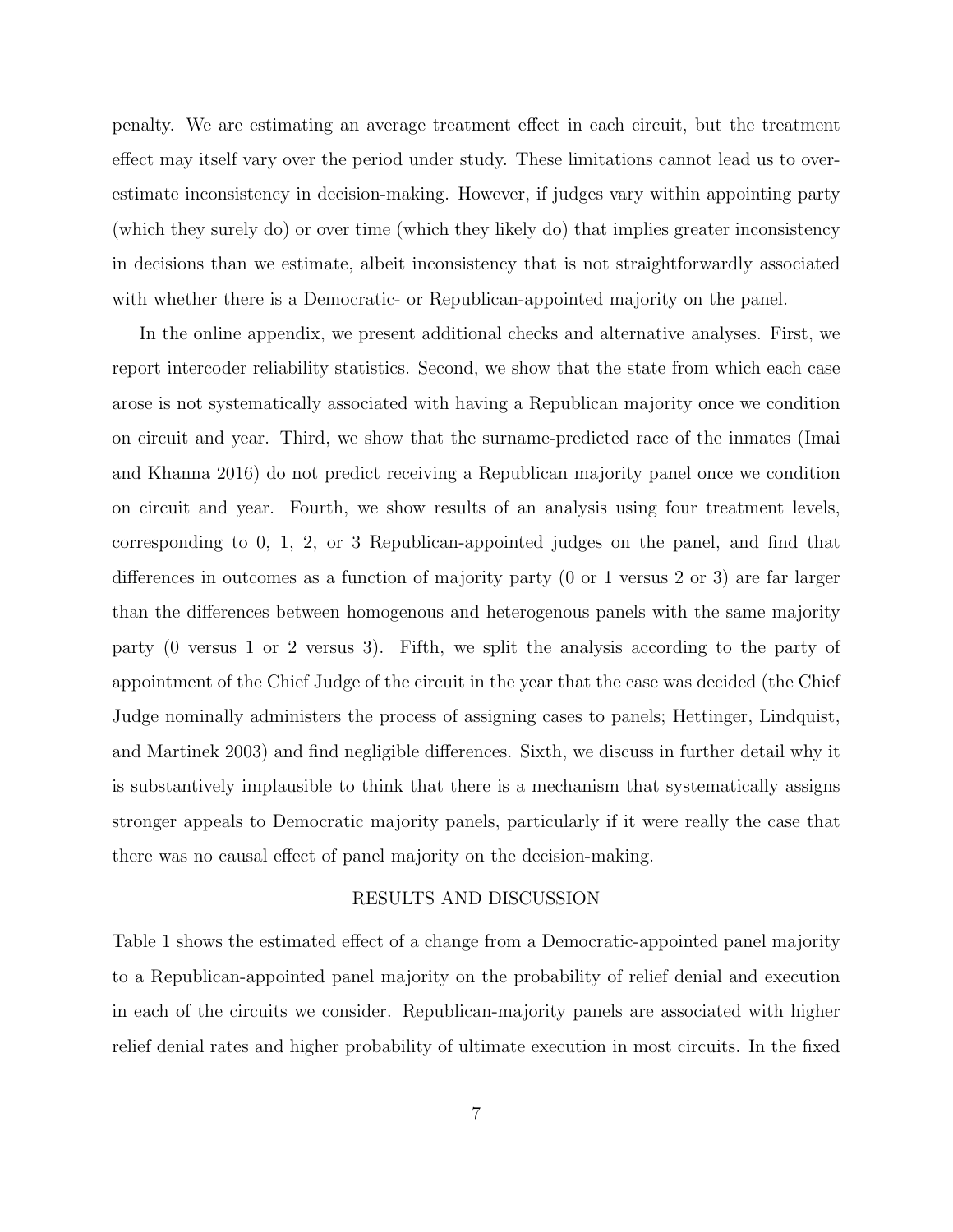| Outcome   | Year           | Circuit |        |        |         |        | Avg.    | Total  | 95%    |        |                    |         |
|-----------|----------------|---------|--------|--------|---------|--------|---------|--------|--------|--------|--------------------|---------|
|           | FE             | 4       | 5      | 6      |         | 8      | 9       | 10     | 11     | Effect | Effect             | CI      |
|           | N <sub>o</sub> | 0.14    | 0.07   | 0.30   | 0.23    | 0.12   | $-0.01$ | 0.03   | 0.16   | 0.12   | 232                | 152-313 |
| Relief    |                | (0.04)  | (0.04) | (0.07) | (0.14)  | (0.07) | (0.08)  | (0.07) | (0.04) | (0.02) | (41)               |         |
| Denial    | Yes            | 0.18    | 0.09   | 0.31   | 0.19    | 0.17   | 0.00    | 0.04   | 0.08   | 0.12   | 235                | 149-322 |
|           |                | (0.05)  | (0.04) | (0.07) | (0.15)  | (0.08) | (0.10)  | (0.08) | (0.04) | (0.02) | (44)               |         |
|           | No             | 0.08    | 0.12   | 0.12   | 0.13    | 0.10   | 0.00    | 0.07   | 0.04   | 0.09   | 169                | 76-263  |
| Execution |                | (0.06)  | (0.05) | (0.07) | (0.16)  | (0.09) | (0.07)  | (0.08) | (0.05) | (0.02) | (48)               |         |
|           | Yes            | 0.02    | 0.14   | 0.17   | $-0.07$ | 0.12   | $-0.12$ | 0.03   | 0.05   | 0.07   | 143                | 42-244  |
|           |                | (0.07)  | (0.05) | (0.07) | (0.16)  | (0.10) | (0.09)  | (0.09) | (0.05) | (0.03) | $\left( 52\right)$ |         |
| N         |                | 244     | 600    | 168    | 78      | 188    | 152     | 159    | 402    | 1991   | 1991               |         |

Table 1: *Estimated treatment effects in each circuit for a change from a Democratic majority* to a Republican majority panel, as differences in proportion of negative outcome for the inmate. The total effect is the implied difference in the total number of negative case outcomes over all circuits. Standard errors in parenthesis.

effects model the circuit-level point estimates vary from a 0.00 to a 0.31 higher probability of a relief denial with a Republican-appointed majority versus a Democrat-appointed majority panel. For execution, the estimates range from -0.12 to 0.17. Each of these circuit-specific estimates are relatively imprecise, but they are independent from one another and so the collective evidence they provide about the full set of circuits is much stronger. If we weight the circuit-level estimates by the number of cases decided in those circuits, we can construct an estimate of the average treatment effect of going from a Democratic-appointed majority to a Republican-appointed majority, for all death penalty cases in our data set. For relief denial, the average treatment effect is 0.12; for execution, it is 0.07.<sup>6</sup> These average treatment effects of 12 and 7 percentage points correspond to 235 additional relief denials (95%: 149- 322) and 143 additional executions (95%: 42-244) out of 1991 total cases in a world where all panels had Republican majorities versus a world where all panels had Democratic majorities. The p-value for the null hypothesis that there was no average treatment effect on switching between Democratic and Republican majority panels across all circuits is 0.003 for executions and negligible for relief denial.

<sup>&</sup>lt;sup>6</sup>In the online appendix, we show that the circuit-level estimates are largely consistent (given their estimation precision) with the average effect. Nonetheless, it is very likely that treatment effects are heterogenous across circuits and across time, and we know that appeals have faced different probabilities of having panels with Republican or Democratic majorities across circuits and across time.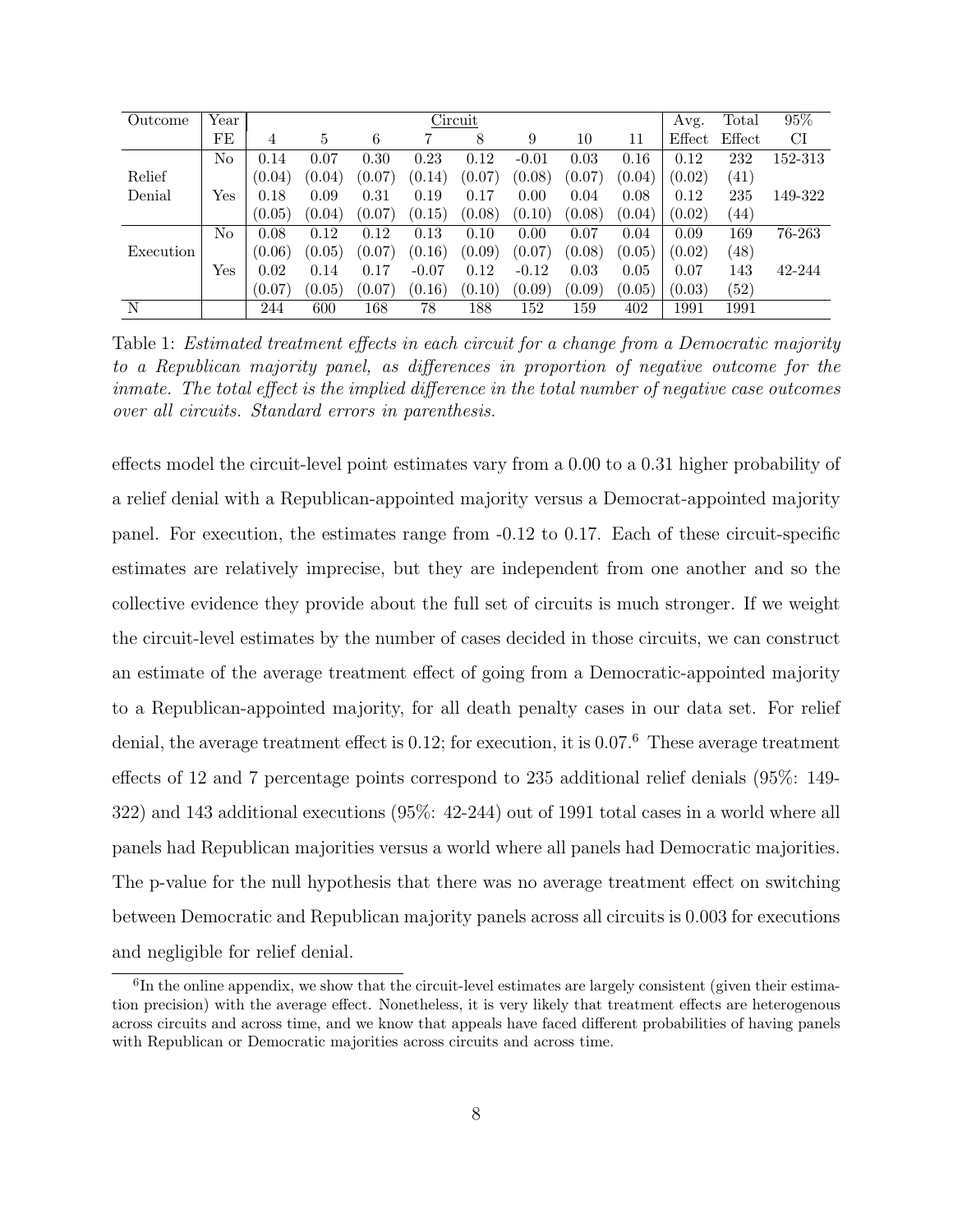Because the death penalty entails such a high degree of punitiveness and irreversibility, its exercise requires the highest level of legal scrutiny to ensure its application does not violate individual rights. In the US, the Supreme Court has held that the constitutional prohibition on cruel and unusual punishment requires the death penalty not be administered randomly or in a way affected by factors that are orthogonal to the legal merits of the crime and defendant. Our analysis demonstrates two findings that call into question the extent to which the death penalty is administered to this standard. First, we find that judges apply different standards which correlate with partisanship in deciding cases that are, in expectation, equally strong on the merits. Second, we show a causal effect of the partisan composition of Appeals Court panels persists for the ultimate fate of the litigants coming before the court. If the identity of the judges influenced how panels decided cases but the institutions of judicial oversight remedied this variation before execution, one could argue that such variation is of limited normative concern. What we find instead is that being randomly assigned to differently composed panels has a causal effect on whether or not an individual lives or dies.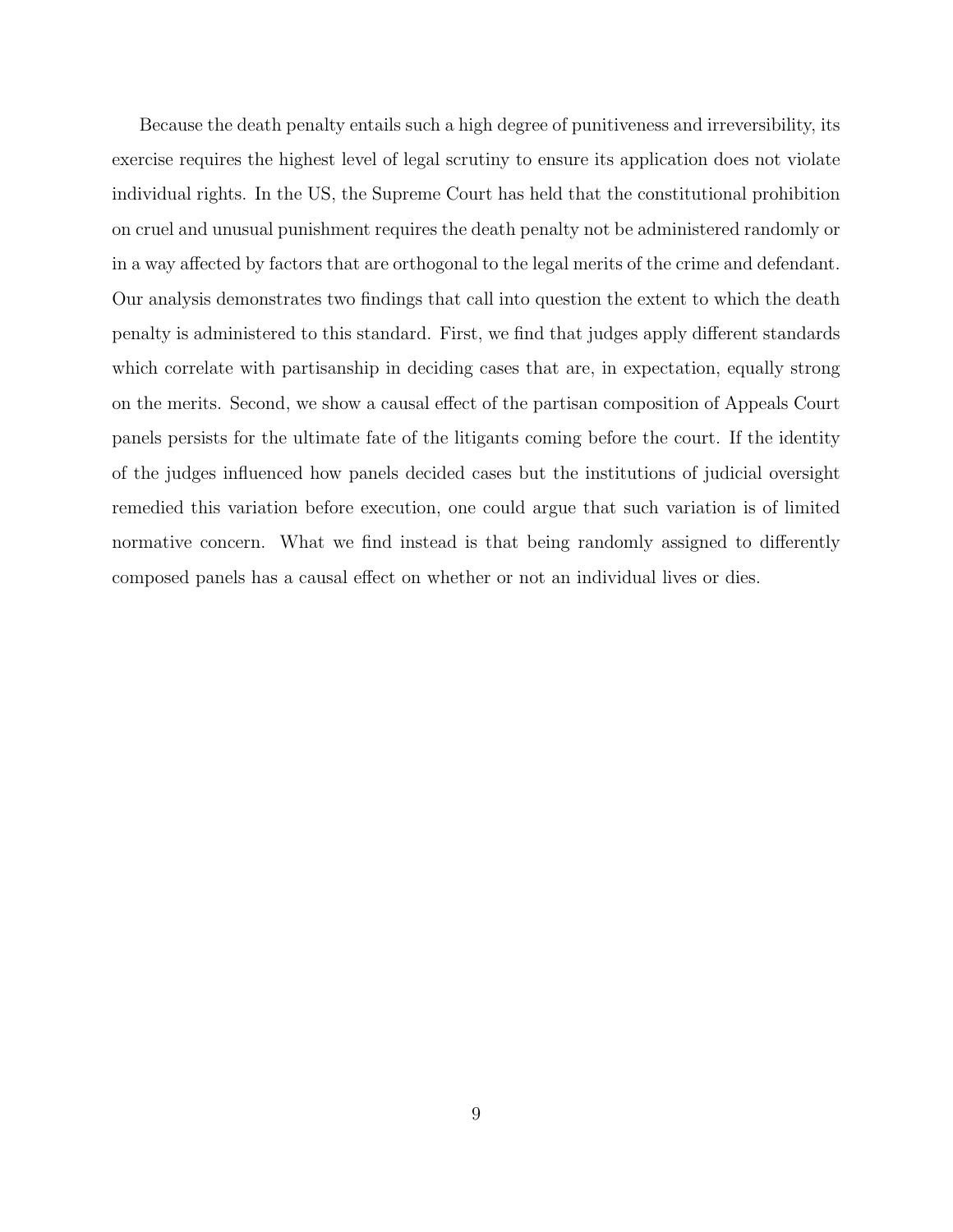### Acknowledgements

Previous versions of this research have been presented at the 2015 Philadelphia Region American Politics Conference, 2017 European Political Science Association, and the 2017 American Political Science Association.

### References

- Aizer, Anna and Joseph J. Jr. Doyle (2015). "Juvenile Incarceration, Human Capital, and Future Crime: Evidence from Randomly Assigned Judges". *Quarterly Journal of Eco*nomics 130.2, pp. 759–803.
- Alesina, Alberto and Eliana La Ferrara (2014). "A Test of Racial Bias in Capital Sentencing". American Economic Review 104.11, pp. 3397–3433.
- Anwar, Shamena, Patrick Bayer, and Randi Hjalmarsson (2012). "The Impact of Jury Race in Criminal Trials". Quarterly Journal of Economics 127, pp. 1017–1055.
- Baumgartner, Frank et al. (2018). Deadly Justice: A Statistical Portrait of the Death Penalty. New York: Oxford University Press.
- Beim, Deborah and Jonathan P. Kastellec (2014). "The Interplay of Ideological Diversity, Dissents, and Discretionary Review in the Judicial Hierarchy: Evidence from Death Penalty Cases". Journal of Politics 76.4.
- Cohen, Alma and Crystal S. Yang (2018). "Judicial Politics and Sentencing Decisions". American Economic Journal: Economic Policy. Available at https://scholar.harvard. edu/cyang/publications/judicial-politics-and-sentencing-decisions.
- Fischman, Joshua B. (2015). "Interpreting Circuit Court Voting Patterns: A 'Social Interactions' Framework". Journal of Law, Economics, & Organization 31.4, pp. 808–842.
- Gelman, Andrew et al. (2004). "A Broken System: The Persistent Patterns of Reversals of Death Sentences in the United States". Journal of Empirical Legal Studies 1.2, pp. 209– 261.
- Hall, Matthew (2009). "Experimental Justice: Random Judicial Assignment and the Partisan Process of Supreme Court Review". American Politics Research 37.2, pp. 195–226.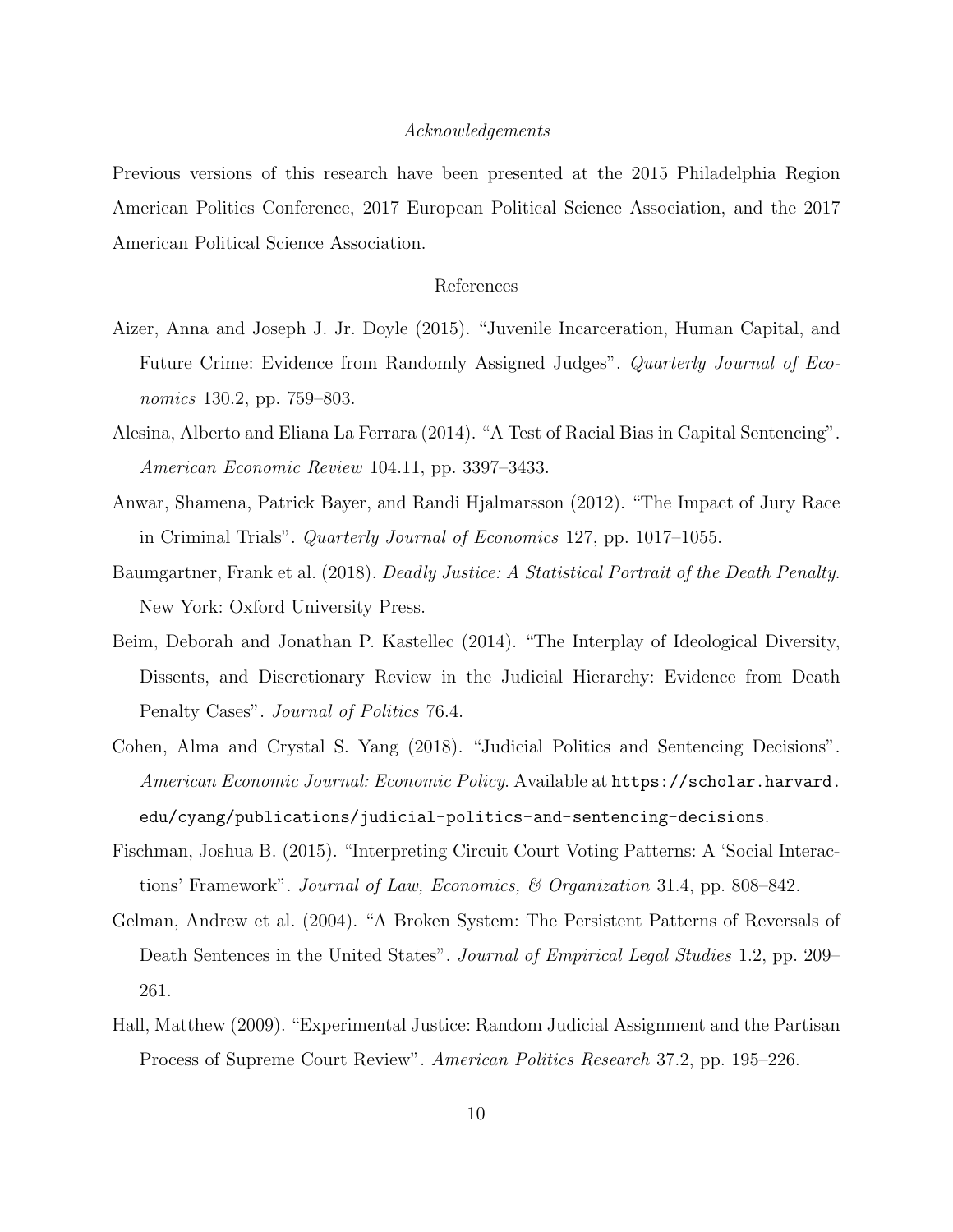- Hall, Matthew (2010). "Randomness Reconsidered". Journal of Empirical Legal Studies 7.3, pp. 574–589.
- Hettinger, Virginia A, Stefanie A Lindquist, and Wendy L Martinek (2003). "The role and impact of chief judges on the United States courts of appeals". Justice System Journal 24.1, pp. 91–117.
- Huber, Gregory A. and Sanford C. Gordon (2004). "Accountability and Coercion: Is Justice Blind When It Runs for Office?" American Journal of Political Science 48.2, pp. 247–263.
- Imai, Kosuke and Kabir Khanna (2016). "Improving ecological inference by predicting individual ethnicity from voter registration records". Political Analysis 24.2, pp. 263–272.
- Levy, Marin K. (2017). "Panel Assignment in the Federal Courts of Appeals". Cornell Law Review 65.
- Spurr, Stephen J. (2002). "The future of capital punishment: determinants of the time from death sentence to execution". International Review of Law and Economics 22.1.
- Sunstein, Cass R. et al. (2006). Are Judges Political? An Empirical Analysis of the Federal Judiciary. Washington, D.C.: Brookings Institution Press.

# Authors

Deborah Beim is an Assistant Professor of Political Science at the University of Michigan, Ann Arbor, MI 48109

Tom S Clark is the Charles Howard Candler Professor of Political Science at Emory University, Atlanta, GA 30322

Benjamin E Lauderdale is a Professor of Political Science at University College London, London, WC1H 9QU, United Kingdom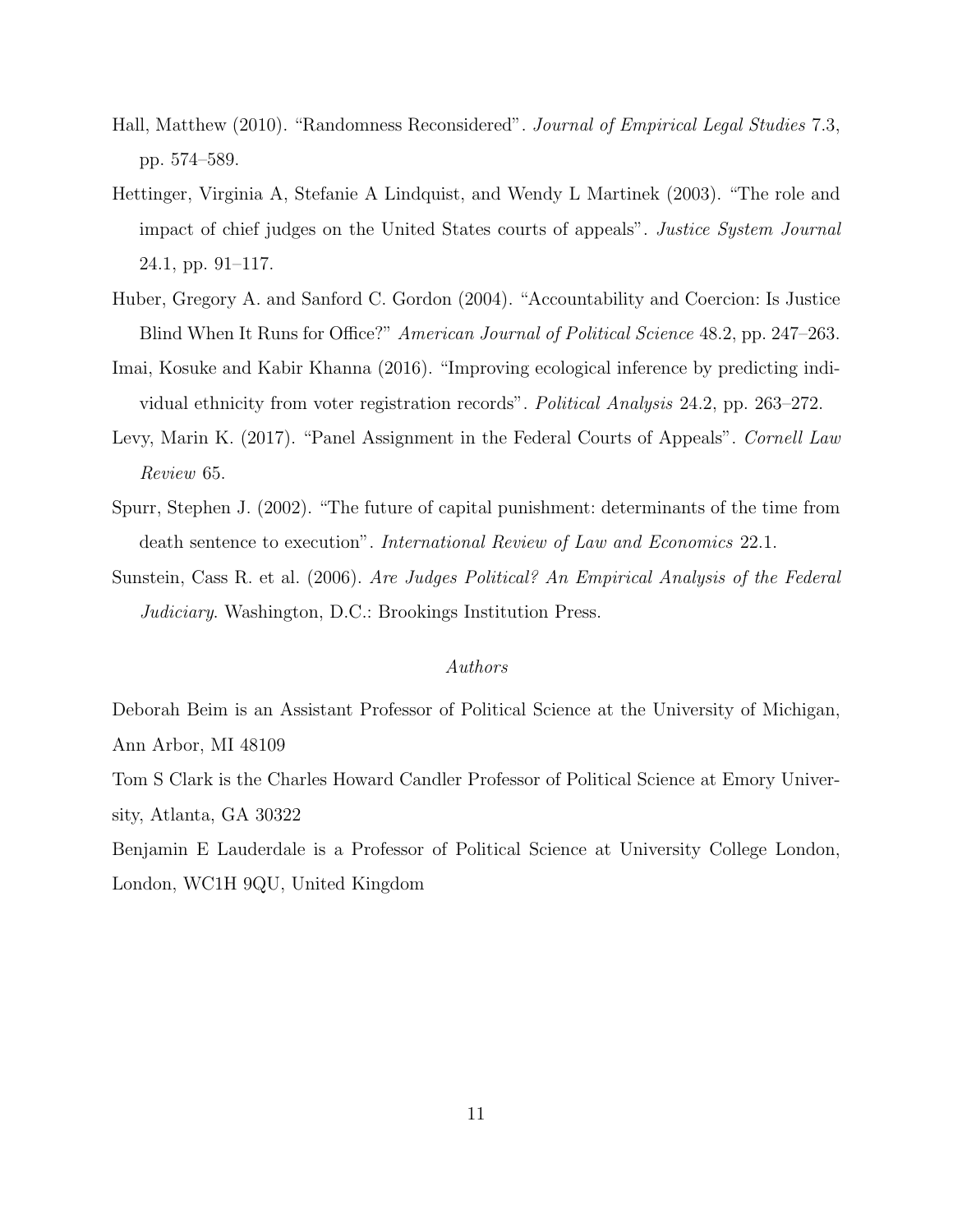# Online Appendix for Republican-Majority Appellate Panels Increase Execution Rates for Capital Defendants

Deborah Beim Assistant Professor Department of Political Science University of Michigan dbeim@umich.edu

Tom S. Clark Charles Howard Candler Professor Department of Political Science Emory University tom.clark@emory.edu

Benjamin E. Lauderdale Professor Department of Political Science University College London b.lauderdale@ucl.ac.uk

January 8, 2020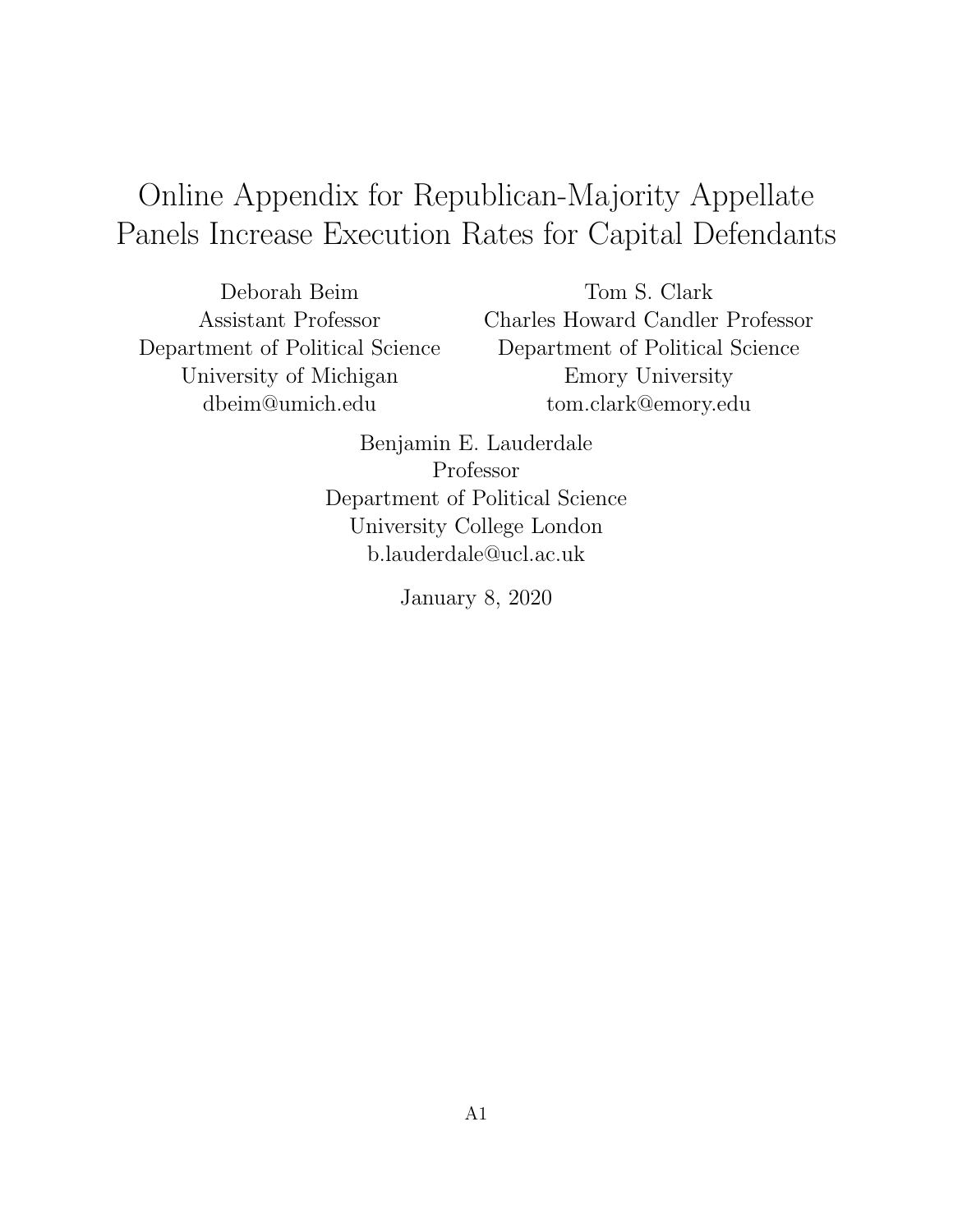## Intercoder Reliability

Of the total set of cases that we considered, the decision of the Appeals Court panel were coded twice for 1389 of 1991 cases, once by the authors for a previous version of the data set, and again by the research assistants as described in the main text. In the main analysis, we use the codings by the research assistants exclusively for consistency, but we can check the reliability of the coding by comparing to our previous coding. The table below shows the codings by the research assistants (rows) versus the codings by the authors (columns) on the question of whether some degree of relief was granted by the panel.

| RA / Author   Relief No Relief |     |     |
|--------------------------------|-----|-----|
| Relief                         | 377 | 30  |
| No Relief                      | 35  | 947 |

The overall agreement rate is 95% of cases. The cases where there was disagreement were spread across the years of the data as well as across circuits. Given the small number of cases on which there was disagreement, we do not see any plausible mechanism by which they could have biased the overall results.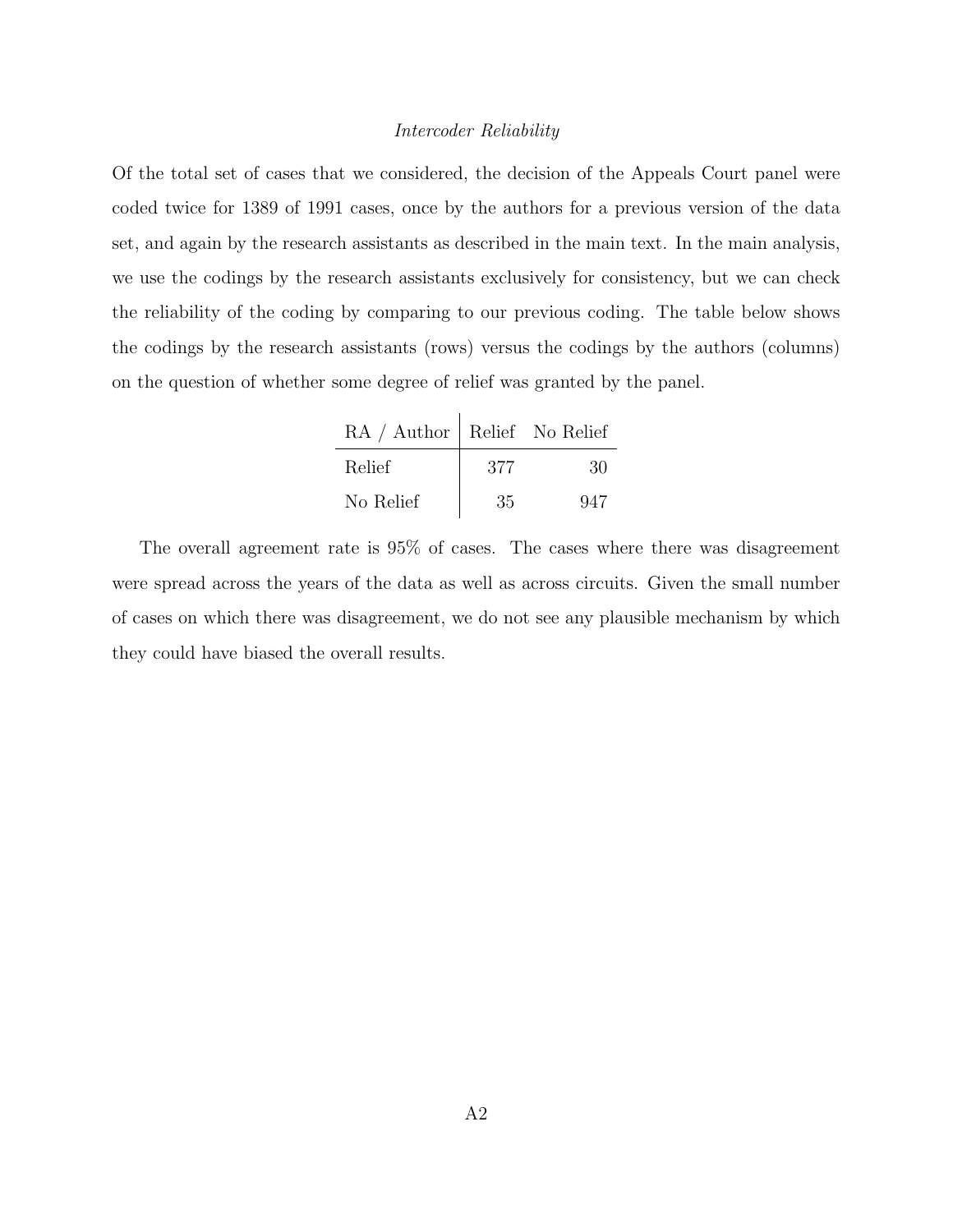#### State Balance Check

The only variable that we can easily measure which is potentially associated with case strength and therefore might provide a balance check is the origin state of each case. Because it is state law and criminal procedures that are typically the subject of the case being heard by the US Court of Appeals, any imbalance where Republican majorities were more or less likely to hear cases from certain states, holding constant circuit and year, would be problematic for our analysis. In order to test whether such an imbalance exists, we ran the same circuit-specific regressions used in our main analysis—with the Republican majority treatment variable and including or excluding year fixed effects—to predict the origin state of each case. This generates a set of 36 p-values on the treatment variable, one for each state that appears in our data. If there is no association between state and treatment, we would expect these to follow a uniform distribution.

Using the year fixed effects analysis that forms our main estimates, we cannot reject the null of a uniform distribution for the treatment variable p-values: the Kolmogorov-Smirnov test p-value is 0.32. Conditional on circuit and year, there is no consistent evidence that Republican majorities were more likely to hear cases from particular states. The analysis without the year fixed effects fails this test, with a p-value of 0.01, which demonstrates the importance of conditioning on year to credibly identify a causal effect. We obtain similar results using a one-sample t-test versus a mean of 0.5: the p-values from the year fixed effects models have mean of 0.43 with  $p = 0.20$  versus the null of 0.5, and the p-values from the models without fixed effects have mean 0.36 with  $p = 0.01$  versus the null of 0.5.

The only circuit where any state has a p-value less than 0.05 in this balance check is the 4th circuit, which consists of NC, VA, SC and MD (WV is in the 4th circuit, but does not use the death penalty). Even conditional on year, NC cases are less likely to have Republican majorities than cases from the other three states, and VA cases are more likely to. However the 4th circuit is not driving our main results. Our fixed effects estimate for the treatment effect of moving from a Democratic to Republican majority is somewhat higher in the 4th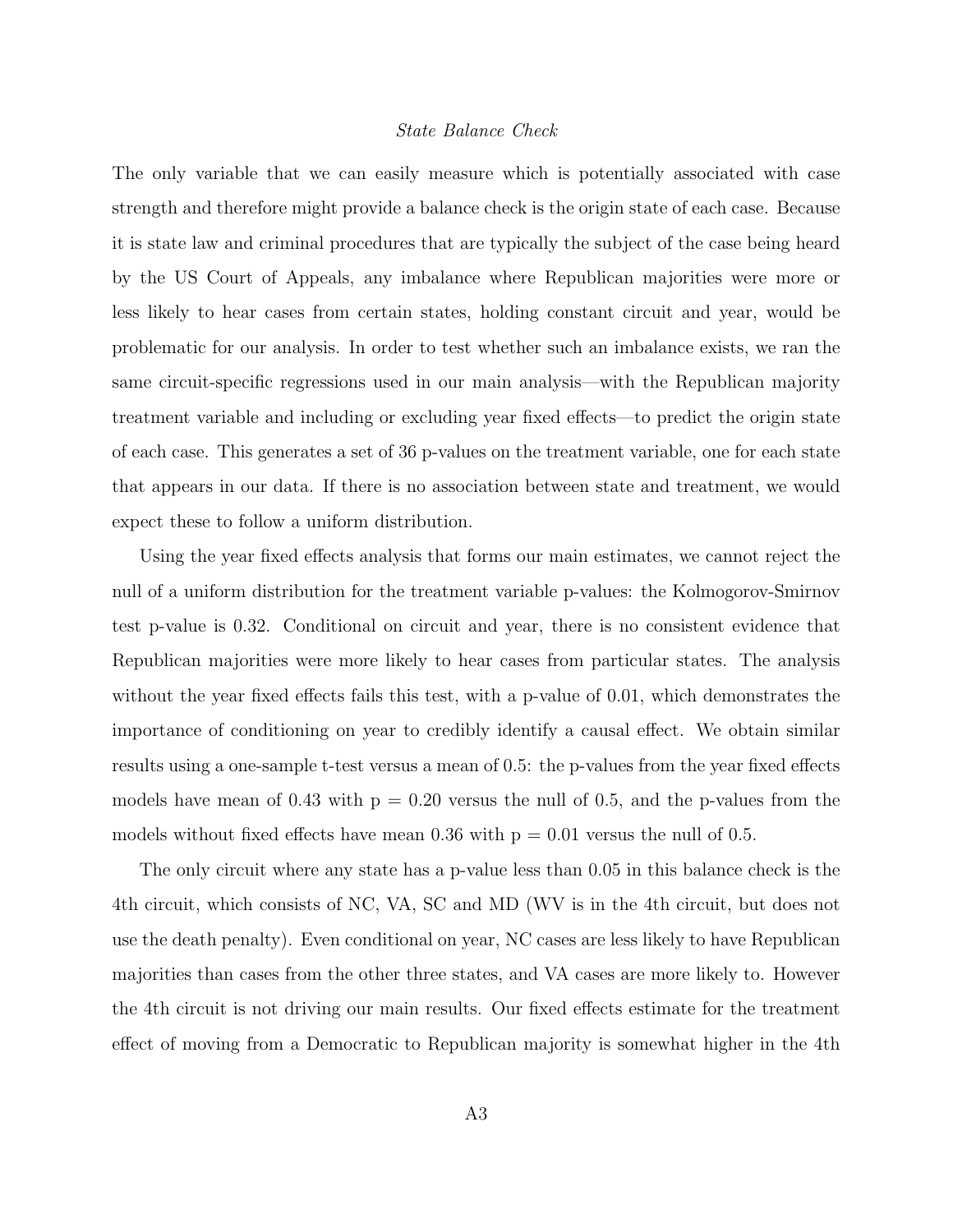circuit than the average circuit for relief denials (0.18 vs 0.12), but somewhat lower than average for execution (0.02 vs 0.07). The 4th circuit is only responsible for 12% of the cases in the data and the national average effects barely change if it is excluded. Adding state fixed effects in addition to year fixed effects to the main models has no consequential effect on either the 4th circuit estimates or the national estimates for either outcome.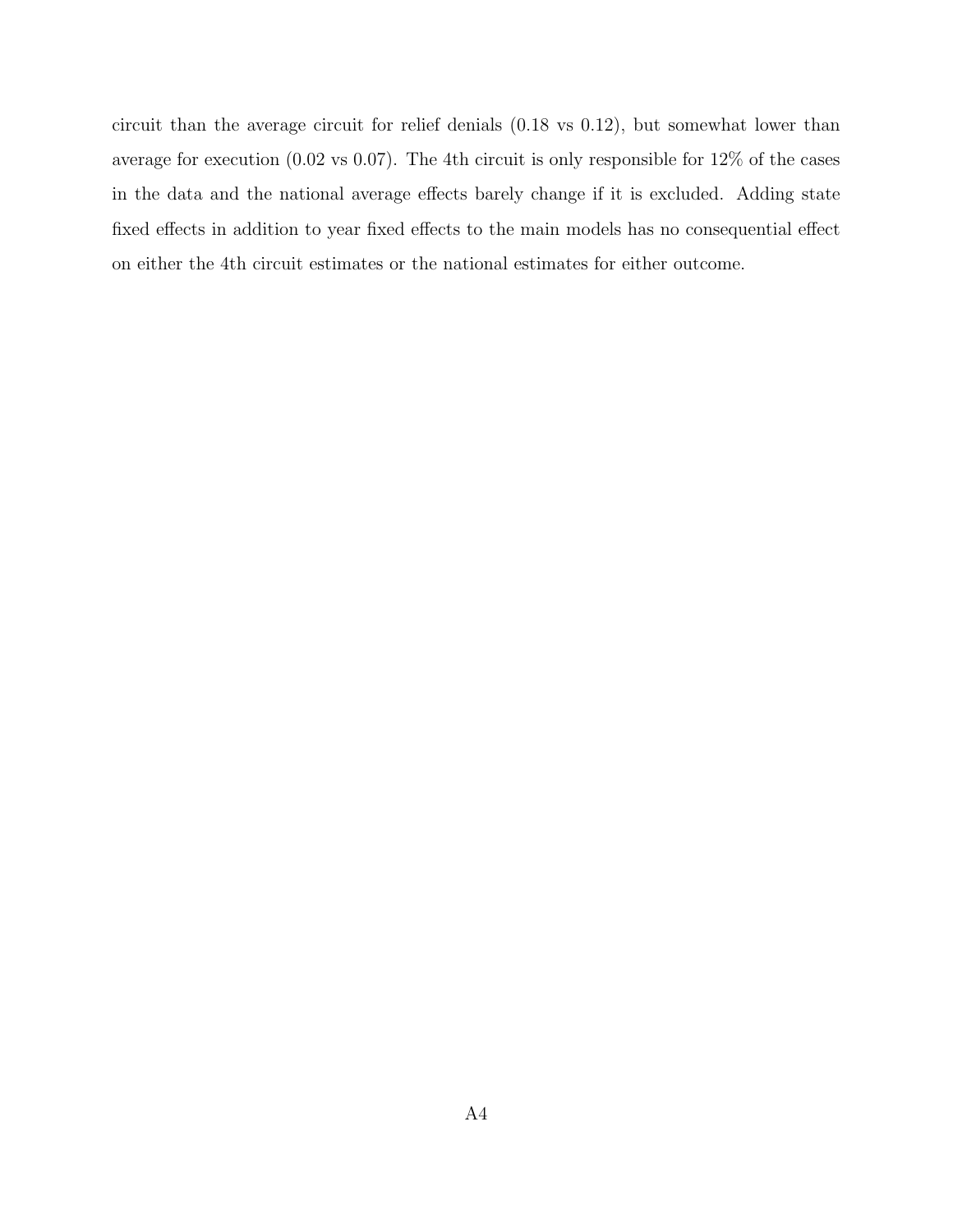## Race Balance Check

We used the 2000 Census surname by race probabilities included in the R package "wru" (Imai and Khanna 2016) to calculate race probabilities for the all of the inmates applying for relief, and then to check whether there is any evidence that Republican majority panels were more or less likely to hear cases involving black or Hispanic defendants. If we pool all circuits, and run a regression predicting Republican panel majorities using the defendant race probabilities in a model with circuit by year fixed effects, we recover a coefficient estimate of -0.066 (SE=0.065) for probability black and 0.008 (SE=0.050) for probability Hispanic. The interpretation of the former coefficient is that Republican majority panels were slightly less likely to hear appeals from inmates with typically black surnames, holding constant circuit by year. However neither this coefficient nor the much smaller coefficient for probability Hispanic are close to statistically significant, so there is little evidence of imbalance. Explicitly controlling for the defendant race by surname probabilities makes no difference at all to the estimated effect of going from a Democratic to a Republican majority panel.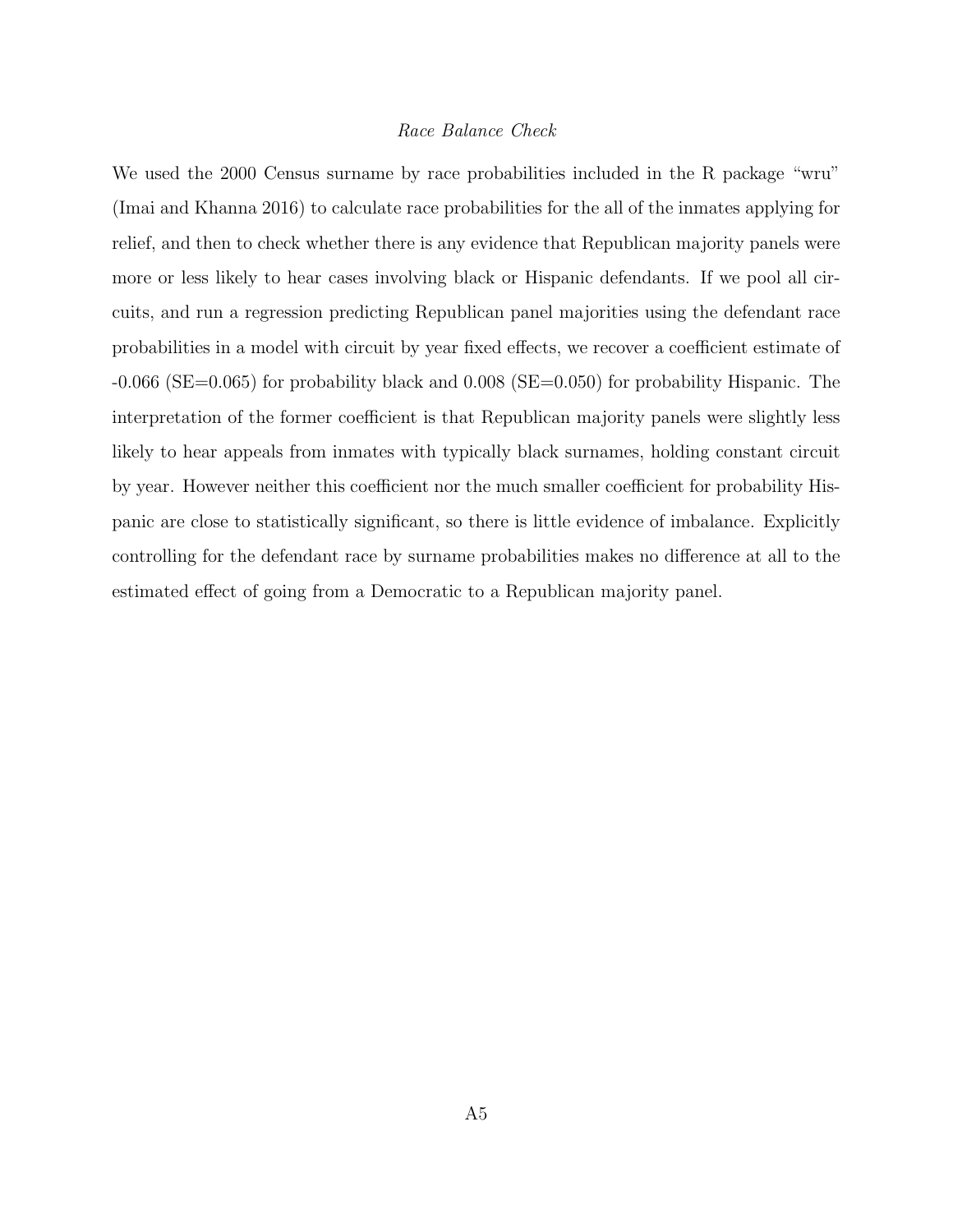### Analysis with Four Treatment Levels

If we disaggregate our binary treatment—Democratic majority versus Republican majority into four treatment levels—DDD, DDR, DRR, RRR, we have very limited data for the DDD type in some circuits. The frequency of panels of each type in each circuit are as follows:

| Circuit        | <b>DDD</b>   | DDR            | DRR | <b>RRR</b> |
|----------------|--------------|----------------|-----|------------|
| $\overline{4}$ | 14           | 77             | 107 | 46         |
| 5              | 6            | 129            | 265 | 200        |
| 6              | 16           | 58             | 70  | 24         |
| $\overline{7}$ | $\mathbf{1}$ | $\overline{7}$ | 33  | 37         |
| 8              | 8            | 31             | 93  | 56         |
| 9              | 24           | 67             | 49  | 12         |
| 10             | 11           | 47             | 68  | 33         |
| 11             | 46           | 151            | 161 | 44         |

We conduct the same set of regression analyses previously presented using a four-level indicator for these four possible panel compositions. We then aggregate the circuit estimates as before to formulate estimates of average causal effects over the period of study. The following table shows the effects in terms of proportions of adverse outcomes for the inmate versus a DDR panel baseline.

| Model                                                                       | DDD.                                                                                                  | DDR | DRR | <b>RRR</b> |
|-----------------------------------------------------------------------------|-------------------------------------------------------------------------------------------------------|-----|-----|------------|
| Denial: No FE                                                               | $(0.01)(0.06)$ $(0.00)(0.00)$ $(0.09)(0.02)$ $(0.14)(0.03)$                                           |     |     |            |
| Denial: Year FE                                                             | $(0.03)(0.07)$ 0.00 $(0.00)$ 0.10 $(0.02)$ 0.15 $(0.03)$                                              |     |     |            |
| Execution: No FE                                                            | $\begin{array}{ l} 0.00\ (0.07) \quad 0.00\ (0.00) \quad 0.08\ (0.03) \quad 0.09\ (0.03) \end{array}$ |     |     |            |
| Execution: Year FE $(0.01)(0.08)$ 0.00 $(0.00)$ 0.07 $(0.03)$ 0.06 $(0.04)$ |                                                                                                       |     |     |            |

We see in this table that there is little difference between DDD and DDR panels, though as noted above we lack a sufficient number of DDD panels to detect plausible differences between those panel types. We see some suggestion that the RRR panels are somewhat further from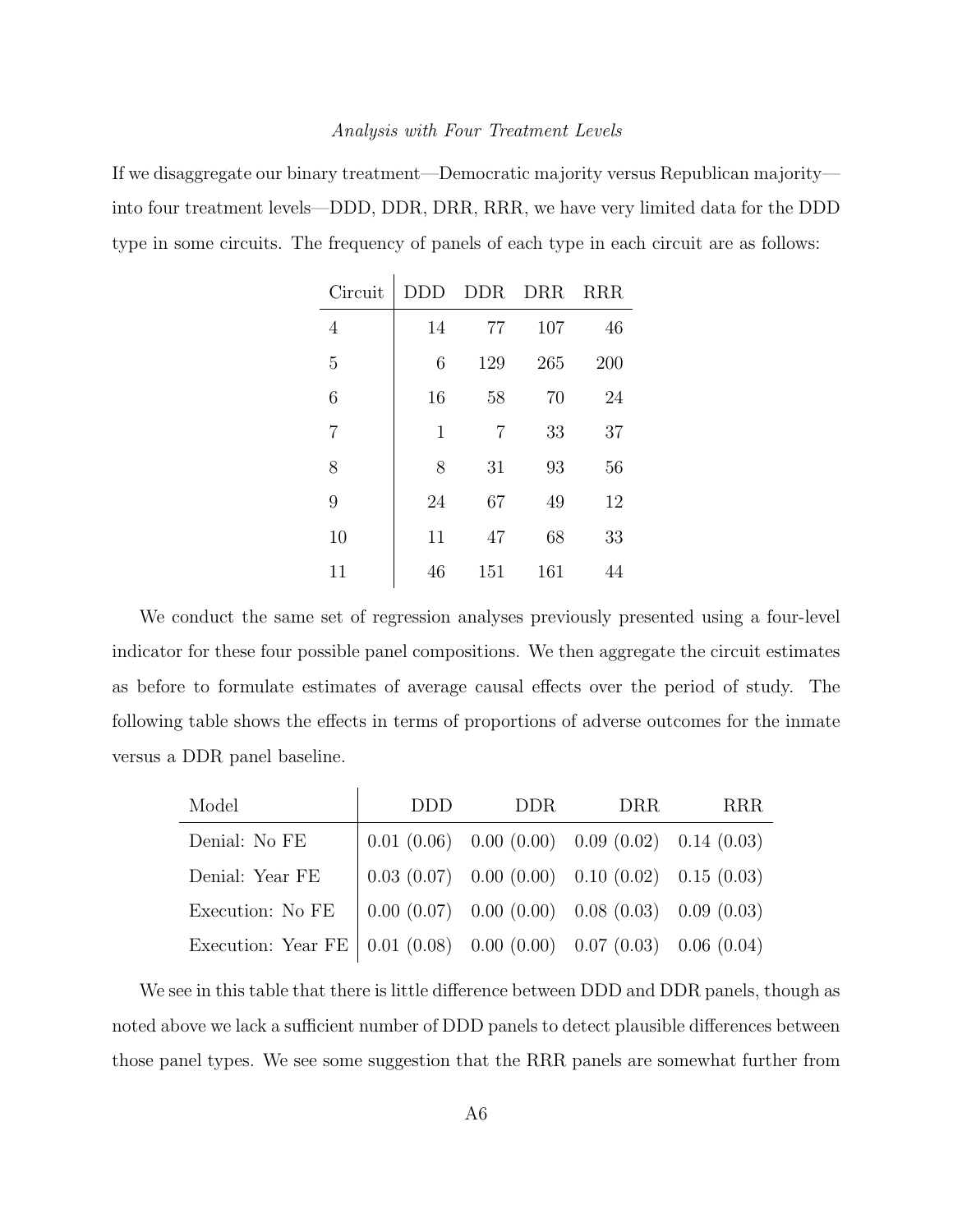the Democratic majority panels than DRR panels for denials, but not for executions. Thus, overall we see a clear difference between DDD/DDR panels and DRR/RRR panels—as a function of panel majority—but very weak evidence of differences between homogenous and non-homogenous panels with the same party majority.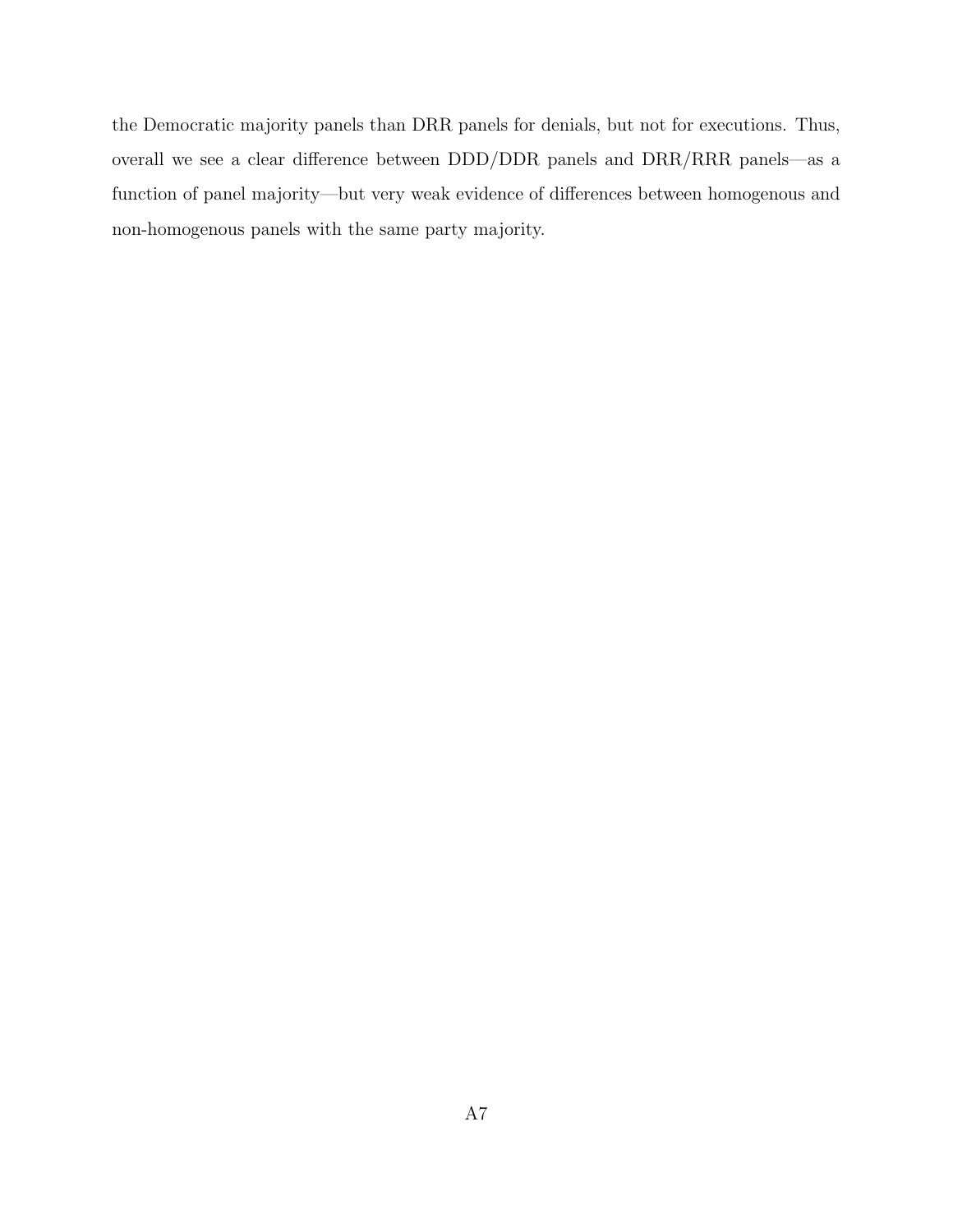## Analysis Split by Chief Judge Party

The Chief Judge (at least nominally) oversees the process of assigning three-judge panels, "although the chief judge is typically not involved in the precise composition of individual panels or the calendaring of cases—a task delegated to the clerk's office or other administrators" Hettinger, Lindquist, and Martinek 2003). We coded whether the Chief Judge was a Democratic or Republican appointee for each circuit-year, and then estimated how the difference in outcomes from Democratic and Republican majority panels varied by the party of the Chief Judge. All circuits have variation on the party of the Chief Judge within the period of study except for the 7th circuit, which we must therefore omit from this analysis. The key results of this analysis are as follows. For denials, the case-weighted average coefficient for the interaction between Republican panel majority and Republican chief judge is -0.039, with a standard error of 0.043. For executions, it is -0.017 with a standard error of 0.050. These differences are not statistically significant and are not nearly as large as the baseline effects from the un-interacted model. The estimated differences between Republican majority panels and Democratic majority panels are in the same direction regardless of the party of the chief judge, with insignificant evidence of a larger magnitude under Democratic chiefs than Republican chiefs.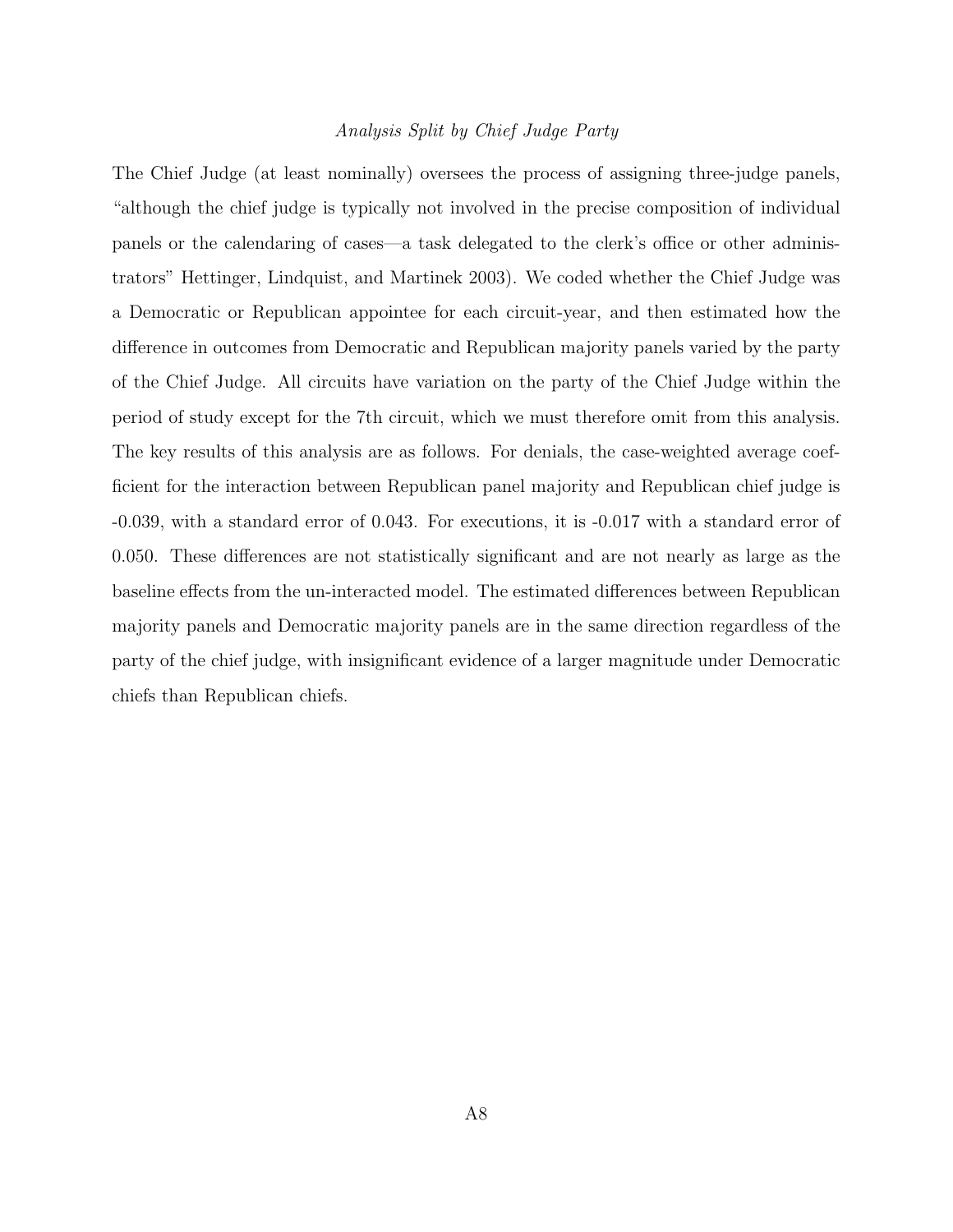### The Implausibility of Selection

The threat to causal inference is not that panels are non-random draws from the set of possible three judge panels, but that those draws might be related to features of particular death penalty appeals cases relative to other death penalty appeals cases. It is not a problem if the panels in death penalty appeals cases are systematically different than those in cases on other issues. For selection to explain our results, there would need to be some mechanism causing Republican judges to be more likely to appear on "weaker" appeals, and Democraticappointed judges to be more likely to appear on "stronger" appeals, among cases decided in the same year in the same circuit, on average across all circuits in this period of US history.

The results of the four treatment level analysis in a preceding section of this appendix suggest that the big difference in outcomes is as a function of the party of the panel majority, not the simple count of Democratic versus Republican-appointed judges. This narrows the set of selection mechanisms that could explain the results to those which would particularly create such a difference as a function of appointing party majority. Mechanisms involving certain judges having expertise or experience that makes them more appropriate for assignment to "strong" versus "weak" appeals would not tend to create a step difference at majority control of the panel without also creating differences in 2-1 versus 3-0 panels. Indeed, it is difficult to generate this kind of pattern with a "natural" selection mechanism like relative seniority, rather one would need a strategic selection mechanism aimed specifically at controlling the panel majority in certain kinds of cases. While one could, in principle, imagine clerks or judges with seniority doing this if they controlled the assignment process, it would only make sense for them to do so on a case by case basis if there were actually a causal effect of controlling the panel majority of the type we aim to demonstrate. If there is no difference in the standards applied by Democratic- and Republican-appointed judges, there is no reason for anyone to try to manipulate the majority party as a function of the strength of the cases.

Such a selection mechanism would need to be large, on average, across circuits in order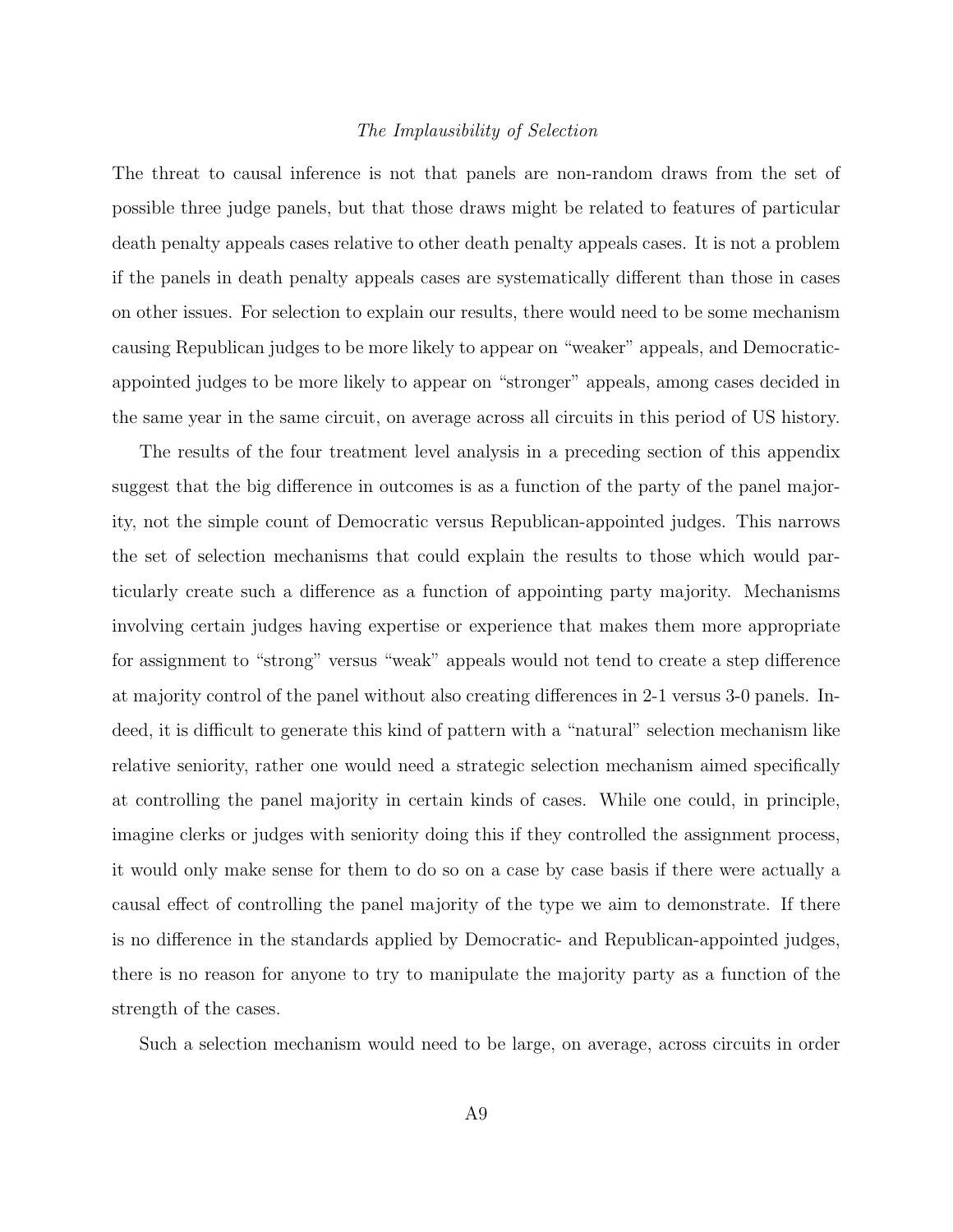to account for the size of the effects that we find. If we hypothesize that the causal effects of panel majority party are in fact zero for all cases, the required size of the selection mechanism is 15 percentage points on average across all circuits. That is, it would need to be the case that the appeals which were going to be denied (regardless of who heard them) were assigned to Republican majority panels at a rate 15 percentage points higher than the rate at which cases which were going to be granted relief (regardless of who heard them) were assigned to Republican majority panels. Given the difficulties of engaging in this kind of strategic selection, and lack of any incentive for anyone to do so if there were in fact no causal effect of the panel, it is far easier to see how a 10 percentage point effect on case outcomes as a function of the party majority would arise than a 15 percentage point effect on party majority as a function of case potential outcomes.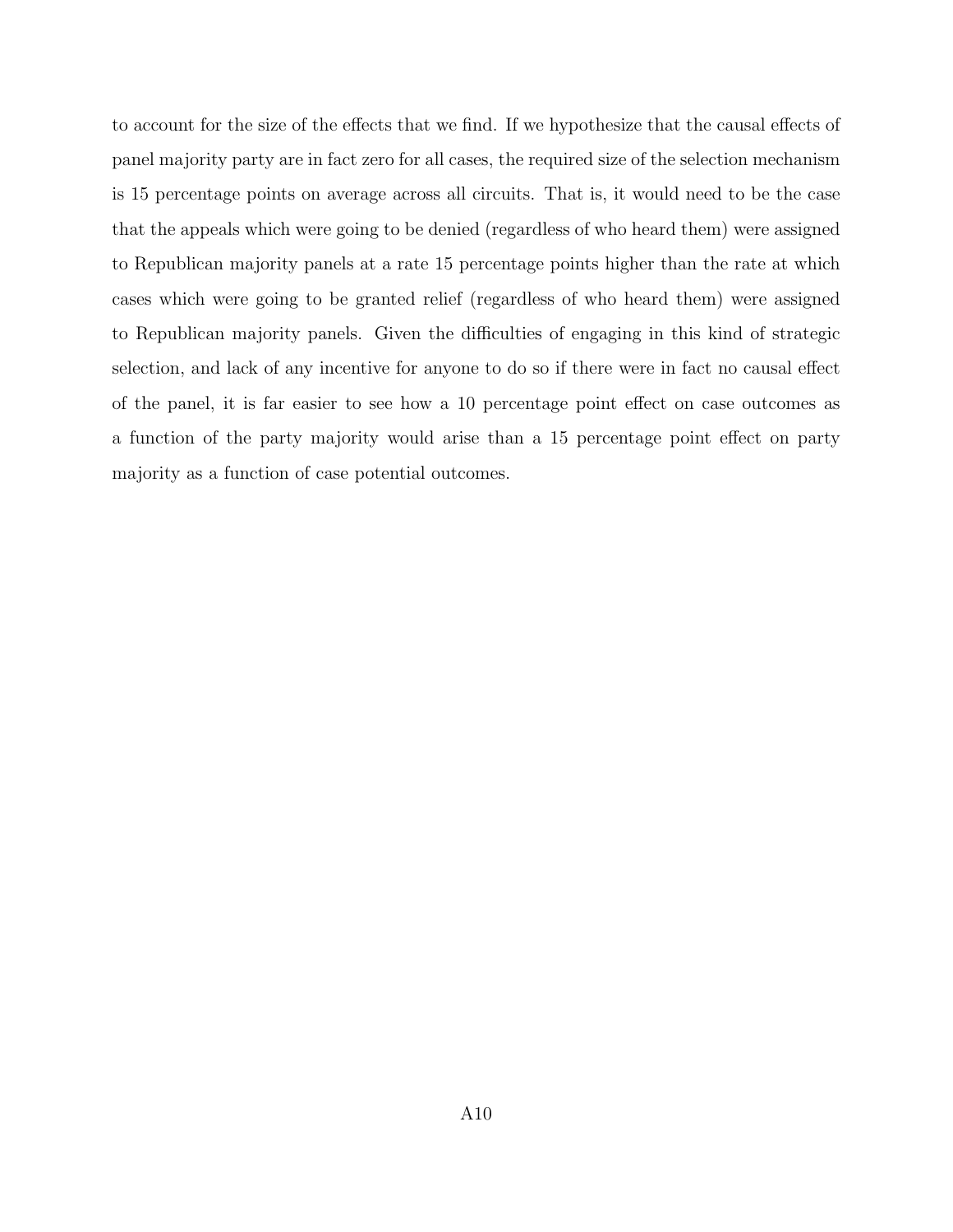| Circuit | Execution Rate | Difference  |               |     |      |
|---------|----------------|-------------|---------------|-----|------|
|         | Granted Relief | $\mathbf n$ | Denied Relief | n   |      |
| 4th     | 33\%           | 27          | 64\%          | 217 | 31\% |
| 5th     | 40\%           | 110         | 72%           | 490 | 32%  |
| 6th     | 10%            | 60          | 43\%          | 108 | 33%  |
| 7th     | $0\%$          | 13          | 29%           | 65  | 29%  |
| 8th     | 28%            | 40          | 58%           | 148 | 30%  |
| 9th     | 17%            | 71          | 37%           | 81  | 20%  |
| 10th    | 20%            | 41          | 76%           | 118 | 56%  |
| 11th    | 20%            | 117         | 48%           | 285 | 28%  |

Additional Tables and Figures

Table A1: Proportion of inmates executed in each circuit, according to whether they are granted any relief at the initial appeal.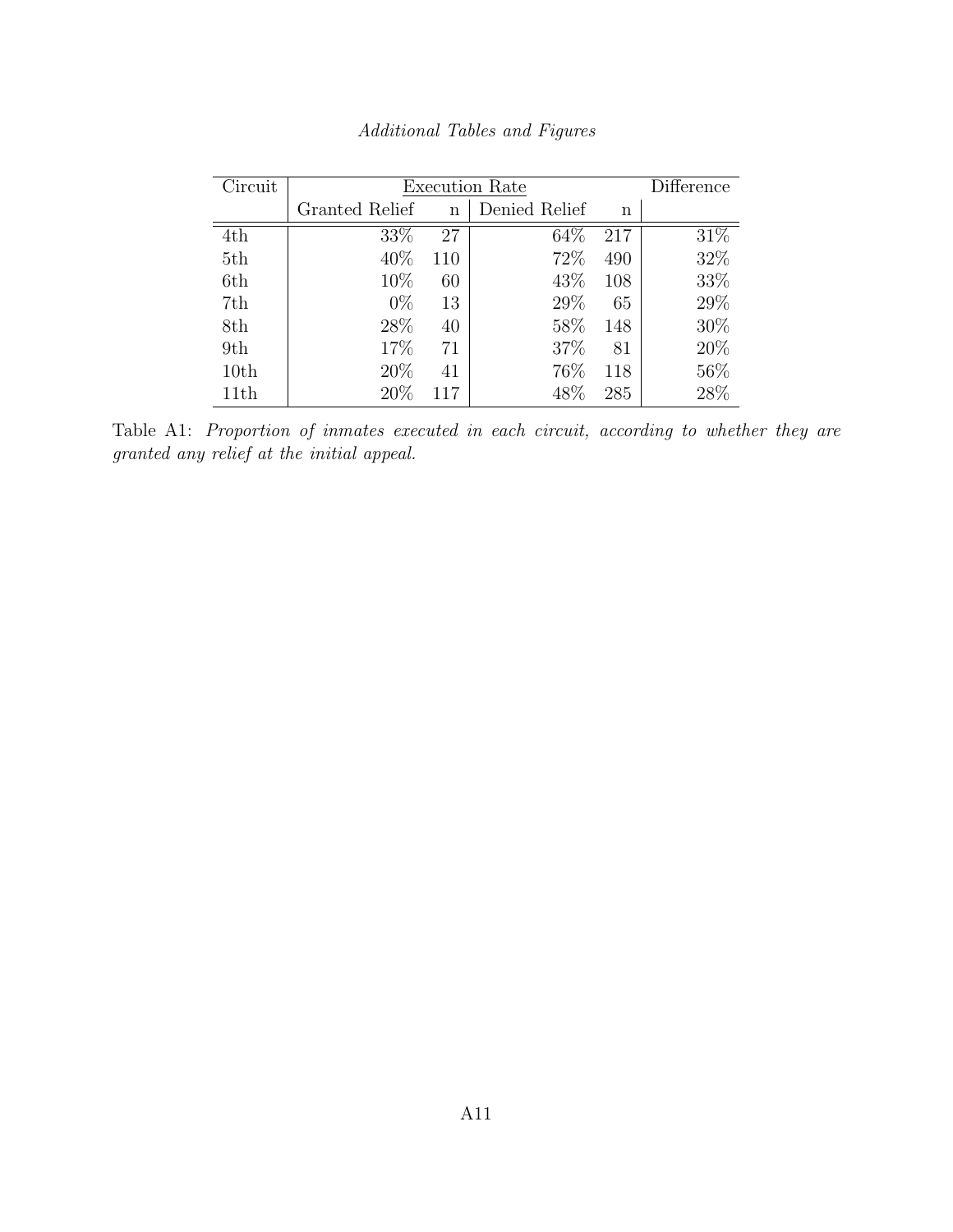| Circuit          | <b>State</b>             | $#$ Petitioners  | Relief Denied    | Petitioner Executed |
|------------------|--------------------------|------------------|------------------|---------------------|
| $\,4\,$          | $\mbox{MD}$              | 10               | $10\,$           | $\overline{2}$      |
| $\overline{4}$   | NC                       | 90               | 79               | 30                  |
| $\sqrt{4}$       | SC                       | 33               | 29               | 24                  |
| $\overline{4}$   | VA                       | 111              | 99               | 91                  |
| $\bf 5$          | LA                       | 46               | 32               | 24                  |
| $\overline{5}$   | $\rm{MS}$                | 42               | $27\,$           | 16                  |
| $\overline{5}$   | <b>TX</b>                | 512              | 431              | 356                 |
| $\boldsymbol{6}$ | KY                       | $17\,$           | $15\,$           | $\sqrt{2}$          |
| 6                | $\rm MI$                 | $\,1\,$          | $1\,$            | $\overline{0}$      |
| $\boldsymbol{6}$ | OH                       | 118              | 73               | 44                  |
| 6                | TN                       | $32\,$           | 19               | $\sqrt{6}$          |
| $\overline{7}$   | ${\rm IL}$               | $53\,$           | 47               | 9                   |
| $\overline{7}$   | $\ensuremath{\text{IN}}$ | 25               | 18               | 10                  |
| $8\,$            | AR                       | 50               | 35               | 22                  |
| 8                | IA                       | $\boldsymbol{3}$ | $\boldsymbol{3}$ | $\overline{0}$      |
| 8                | M <sub>O</sub>           | 119              | 97               | 71                  |
| 8                | N <sub>D</sub>           | $\mathbf{1}$     | $\mathbf{1}$     | $\boldsymbol{0}$    |
| 8                | NE                       | 13               | 10               | 3                   |
| 8                | SD                       | $\overline{2}$   | $\sqrt{2}$       | $\mathbf{1}$        |
| $\boldsymbol{9}$ | $\mathbf{A}\mathbf{K}$   | $\mathbf{1}$     | $\overline{0}$   | $\overline{0}$      |
| 9                | $\mathbf{A}\mathbf{Z}$   | 52               | 30               | 26                  |
| $\overline{9}$   | ${\rm CA}$               | 66               | 37               | 10                  |
| $\boldsymbol{9}$ | ID                       | $\!6\,$          | $\sqrt{2}$       | $\mathbf{1}$        |
| $\overline{9}$   | MT                       | $\bf 5$          | $\,4\,$          | $\mathbf{1}$        |
| 9                | ${\rm NV}$               | $\boldsymbol{9}$ | $\sqrt{2}$       | $\mathbf{1}$        |
| $\overline{9}$   | $\rm OR$                 | 3                | $\mathbf{1}$     | $\overline{0}$      |
| $\overline{9}$   | WA                       | 10               | $\bf 5$          | $\boldsymbol{3}$    |
| 10               | CO                       | $\sqrt{3}$       | $\overline{3}$   | $\mathbf{1}$        |
| 10               | KS                       | $\mathbf{1}$     | $\overline{0}$   | $\boldsymbol{0}$    |
| 10               | NΜ                       | $\overline{2}$   | $\overline{2}$   | $\mathbf{1}$        |
| 10               | OK                       | 145              | 107              | $92\,$              |
| $10\,$           | UT                       | $6\,$            | $\mathbf 5$      | $\overline{3}$      |
| 10               | WY                       | $\overline{2}$   | $\mathbf{1}$     | $\mathbf{1}$        |
| 11               | AL                       | $75\,$           | 61               | 46                  |
| 11               | FL                       | 212              | 157              | 68                  |
| $11\,$           | GA                       | $115\,$          | 67               | $46\,$              |
| All              |                          | 1991             | $1512\,$         | 1011                |

Table A2: Distribution of cases and outcomes by circuit and state.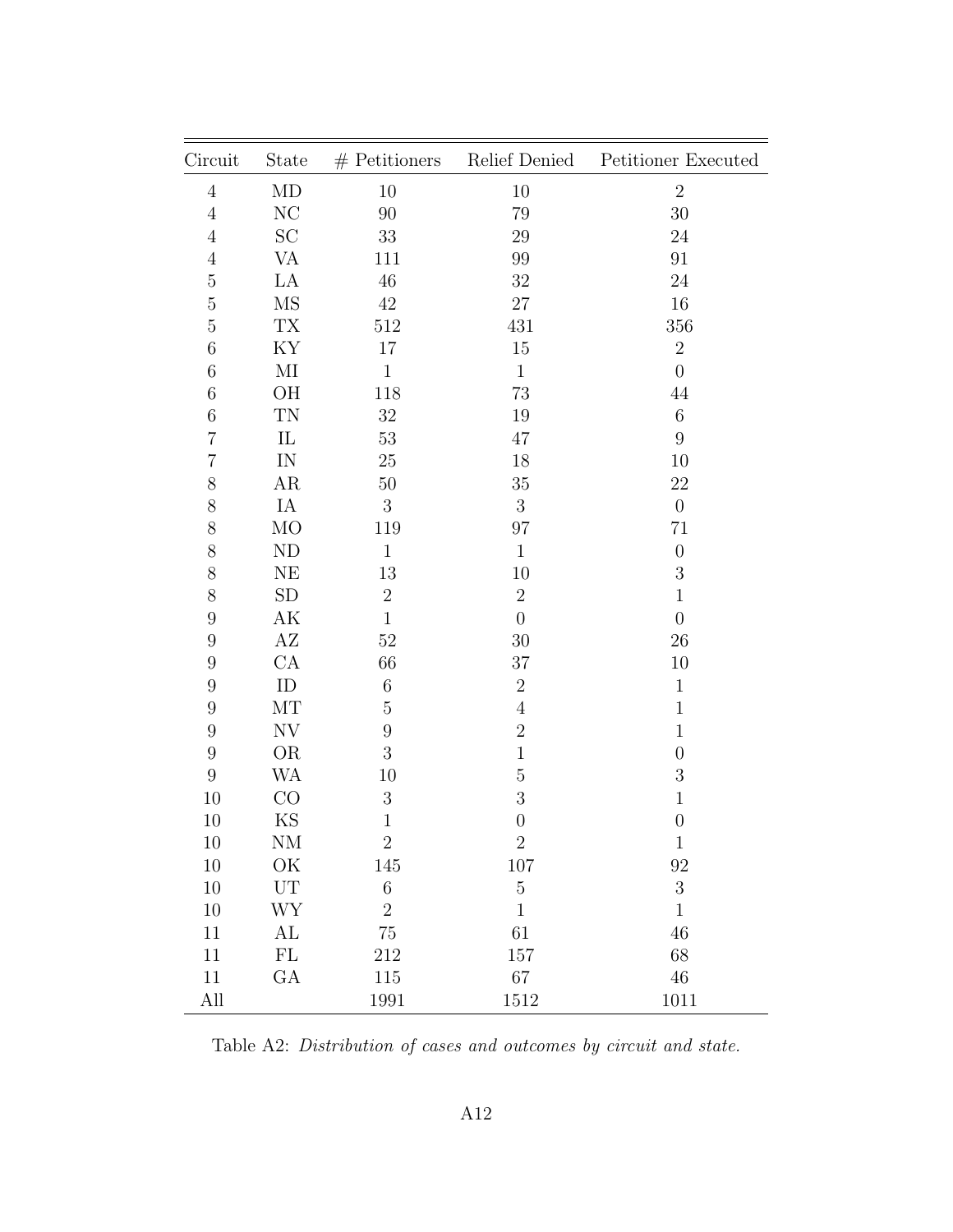

Figure A1: Five-year moving average for the rate at which death row inmates receive Republican majority panels, are denied relief by the Courts of Appeals, and are ultimately executed, by year of initial Courts of Appeals case decision.